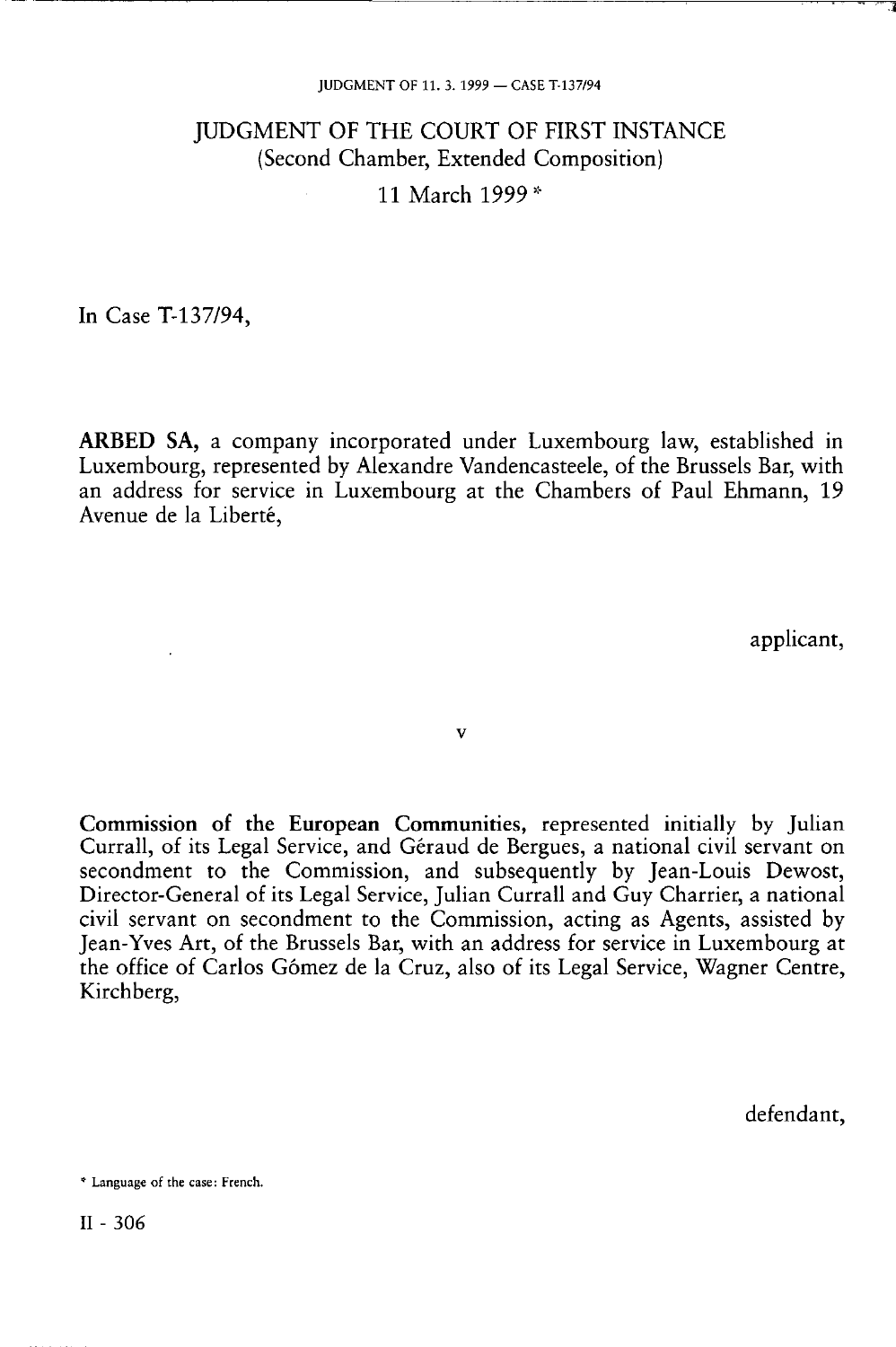APPLICATION, principally, for the annulment of Commission Decision 94/215/ ECSC of 16 February 1994 relating to a proceeding pursuant to Article *65* of the ECSC Treaty concerning agreements and concerted practices engaged in by European producers of beams (OJ 1994 L 116, p. 1),

## THE COURT OF FIRST INSTANCE OF THE EUROPEAN COMMUNITIES (Second Chamber, Extended Composition),

composed of: C.W. Bellamy, acting as President, A. Potocki and J. Pirrung, Judges,

Registrar: J. Palacio González, Administrator,

having regard to the written procedure and further to the hearing on 23, 24, 25, 26 and 27 March 1998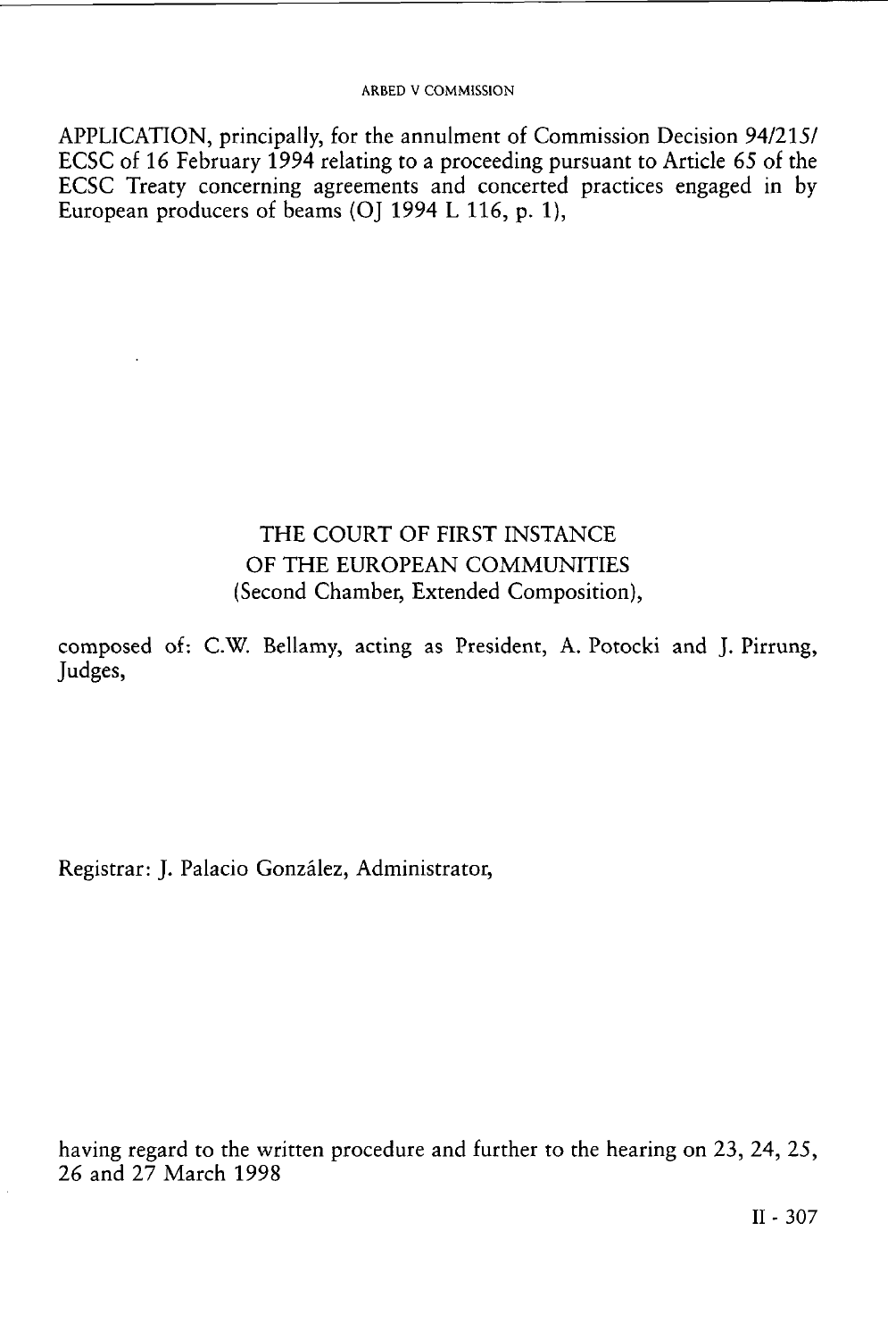gives the following

**Judgment**  *1* 

**The facts giving rise to the action** 

A — *Preliminary observations* 

- 1 The present action seeks the annulment of Commission Decision 94/215/ECSC of 16 February 1994 relating to a proceeding pursuant to Article 65 of the ECSC Treaty concerning agreements and concerted practices engaged in by European producers of beams (OJ 1994 L 116, p. 1, hereinafter 'the Decision'), by which the Commission found that seventeen European steel undertakings and one of their trade associations had participated in a series of agreements, decisions and concerted practices designed to fix prices, share markets and exchange confidential information on the market for beams in the Community, in breach of Article 65(1) of the ECSC Treaty, and imposed fines on fourteen undertakings operating within that sector for infringements committed between 1 July 1988 and 31 December 1990.
- 2 According to the Decision (recital  $12(a)$ ), ARBED SA (hereinafter 'ARBED') owns, directly or indirectly, all the shares in TradeARBED SA (hereinafter 'TradeARBED'), which carries on the business of distributing ARBED's steel

<sup>1 —</sup> Only the grounds of the judgment which the Court considers it appropriate to publish are reproduced here. The remaining paragraphs are broadly identical or similar to those in the judgment of 11 March 1999 in Case T-1 Commission is alleged to have committed. In the present case, the partial annulment of Article 1 of the Decision is based<br>essentially on the fact that there is no evidence that the applicant participated in the infringemen operative part of the present judgment.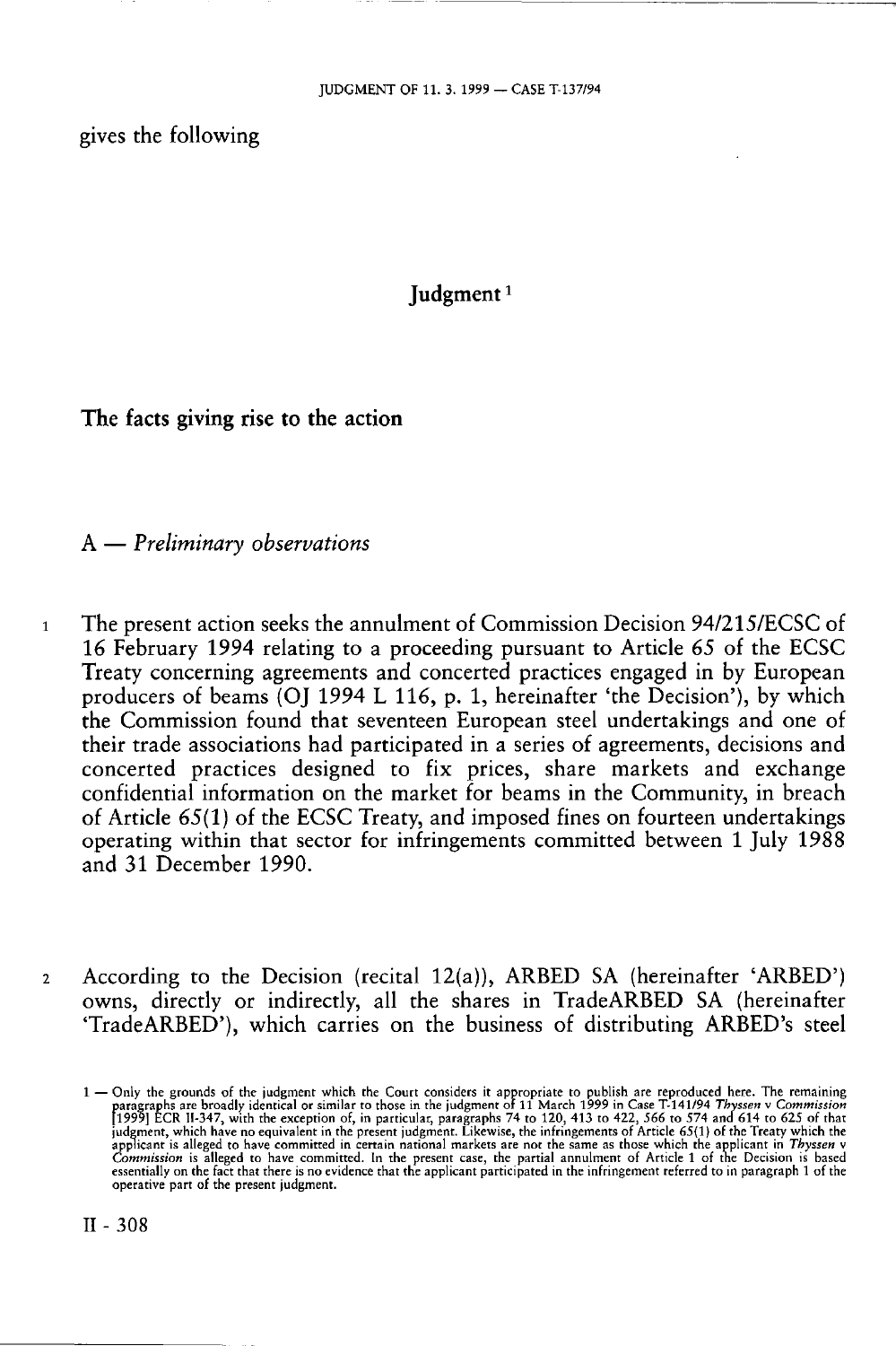products. In 1990 ARBED had a consolidated turnover of LUF 208 760 million, of which LUF 8 541 million, or ECU 201 million, were for sales of steel beams in the Community.

D — *The Decision* 

...

47 The Decision, which the applicant received on 3 March 1994 under cover of a letter of 28 February 1994 from Mr Van Miert ('the Letter'), contains the following operative part:

*'Article 1* 

The following undertakings have participated, to the extent described in this Decision, in the anti-competitive practices listed under their names which prevented, restricted and distorted normal competition in the common market. Where fines are imposed, the duration of the infringement is given in months except in the case of the harmonisation of extras where participation in the infringement is indicated by "x".

TradeARBED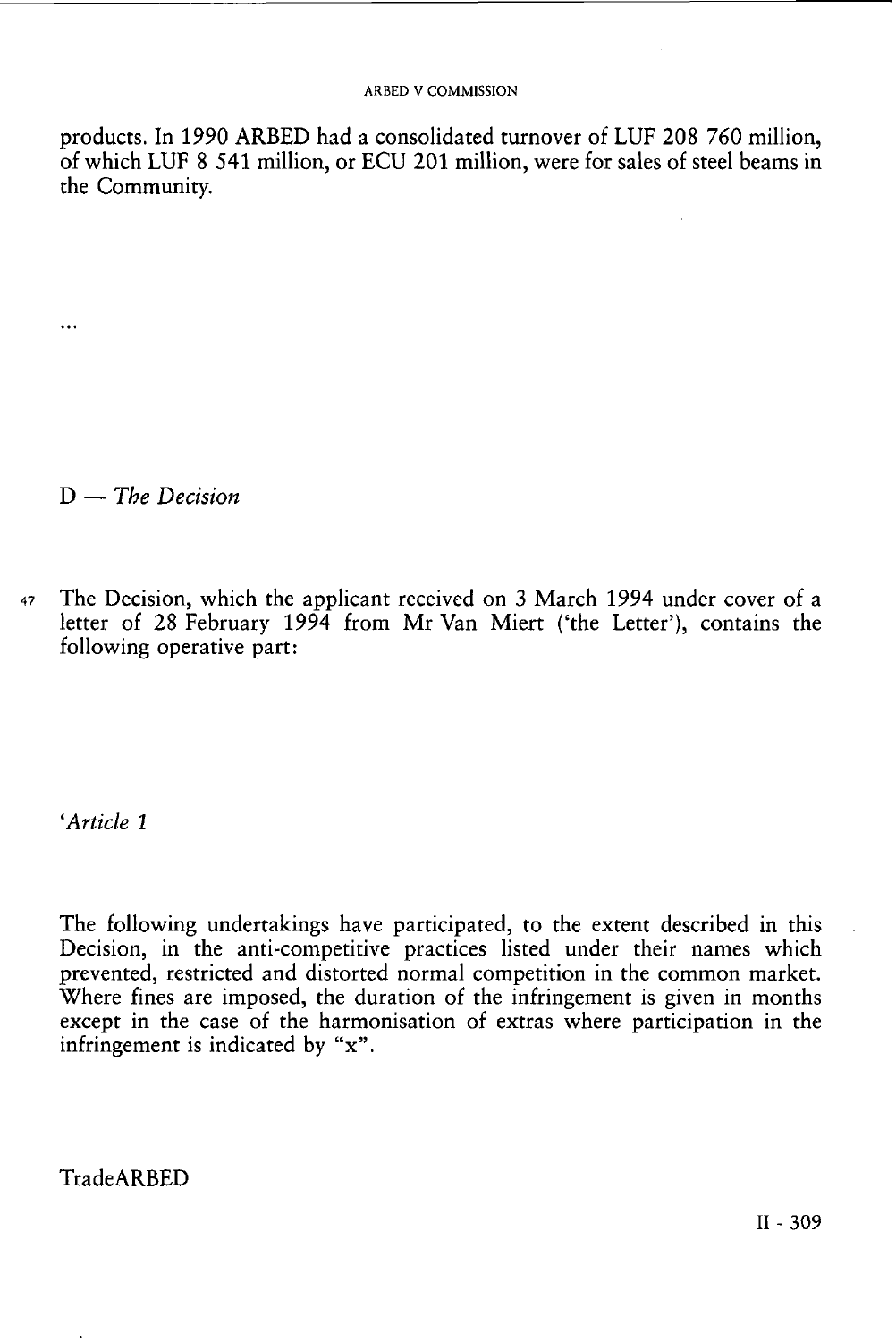|  |  | والأوال والمسترقب المؤلف المستنبر |
|--|--|-----------------------------------|
|  |  |                                   |

| JUDGMENT OF 11. 3. 1999 - CASE T-137/94<br>(a) Exchange of confidential information through the Poutrelles<br>Committee and the Walzstahl-Vereinigung | (30)           |
|-------------------------------------------------------------------------------------------------------------------------------------------------------|----------------|
| (b) Price-fixing in the Poutrelles Committee                                                                                                          | (30)           |
| (c) Price-fixing in the German market                                                                                                                 | (3)            |
| (d) Price-fixing in the Italian market                                                                                                                | (6)            |
| (e) Price-fixing in the Danish market                                                                                                                 | (30)           |
| (f) Market-sharing, "Traverso system"                                                                                                                 | $(3 + 3)$      |
| (g) Market-sharing, France                                                                                                                            | (3)            |
| (h) Market-sharing, Germany                                                                                                                           | (6)            |
| Market-sharing, Italy<br>(i)                                                                                                                          | (3)            |
| Harmonisation of extras<br>(i)                                                                                                                        | $(\mathbf{x})$ |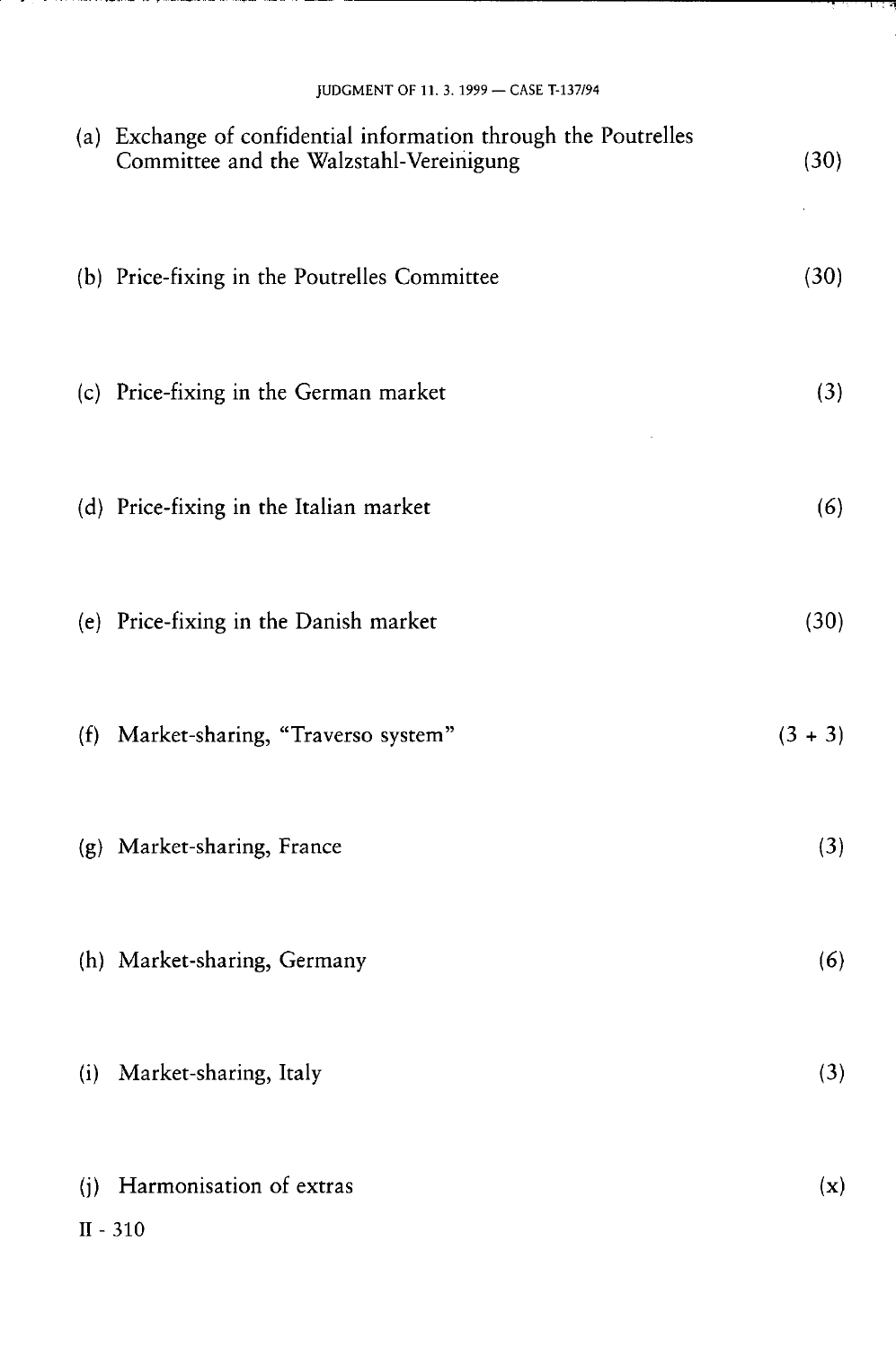(k) Price-fixing on the French market

*Article 4* 

...

For the infringements described in Article 1 which took place after 30 June 1988 (31 December 1989 <sup>2</sup> in the case of Aristrain and Ensidesa) the following fines are imposed:

ARBED SA BOOT ECU 11 200 000

 $\ddots$ 

 $\ddotsc$ 

II- 311

<sup>2 —</sup> The date mentioned in the French and Spanish versions of the Decision. The German and English versions give the date as 31 December 1988.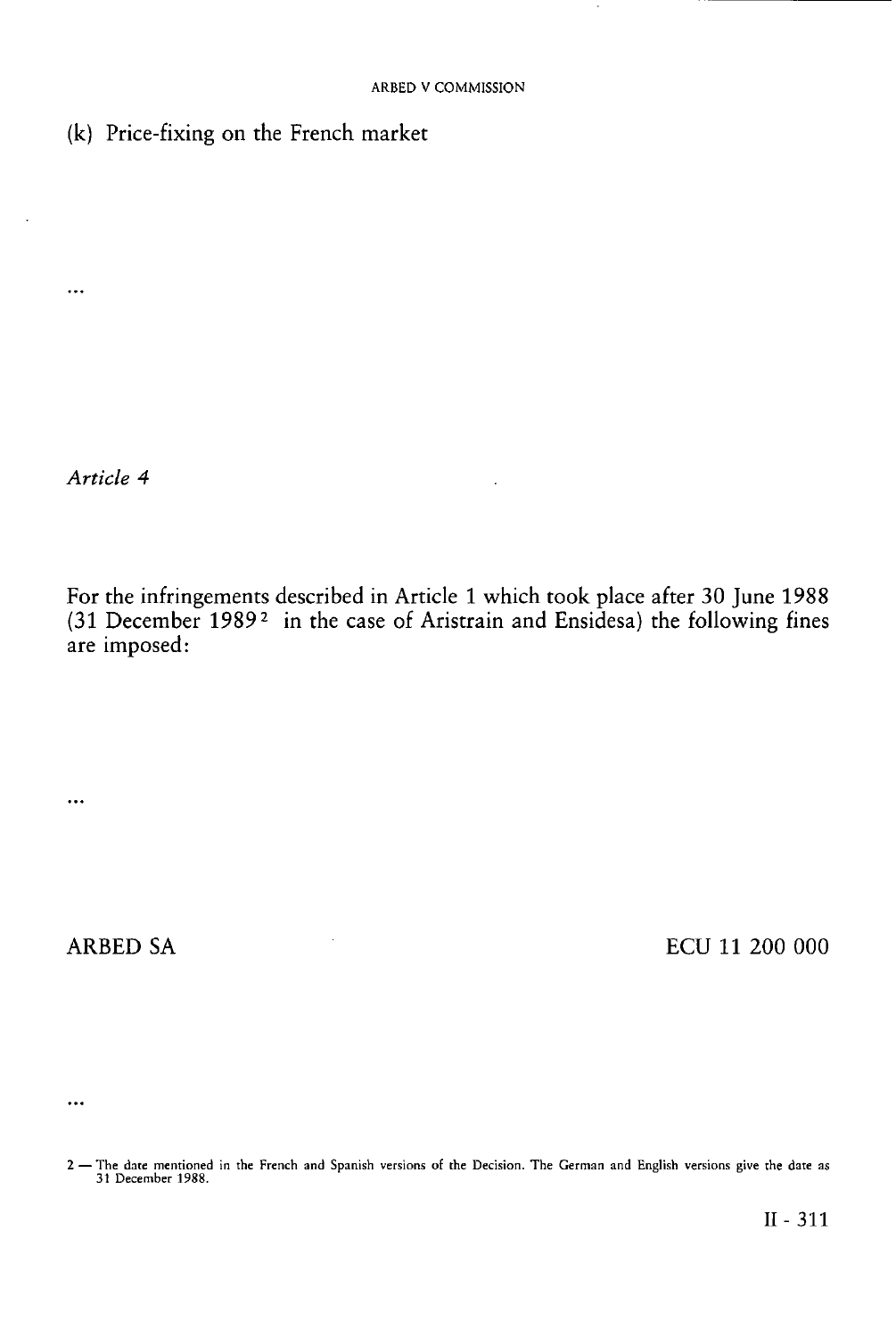*Article 6* 

This Decision is addressed to:

 $\cdots$ 

— ARBED SA

بر<br>....

 $\ddotsc$ 

### **Principal claim: annulment of the Decision**

A — *Breach of the applicant's procedural rights* 

*Summary of the parties' arguments* 

73 The applicant observes that in the present case it is being ordered to pay a fine for having committed the 'infringements described in Article 1 [of the Decision]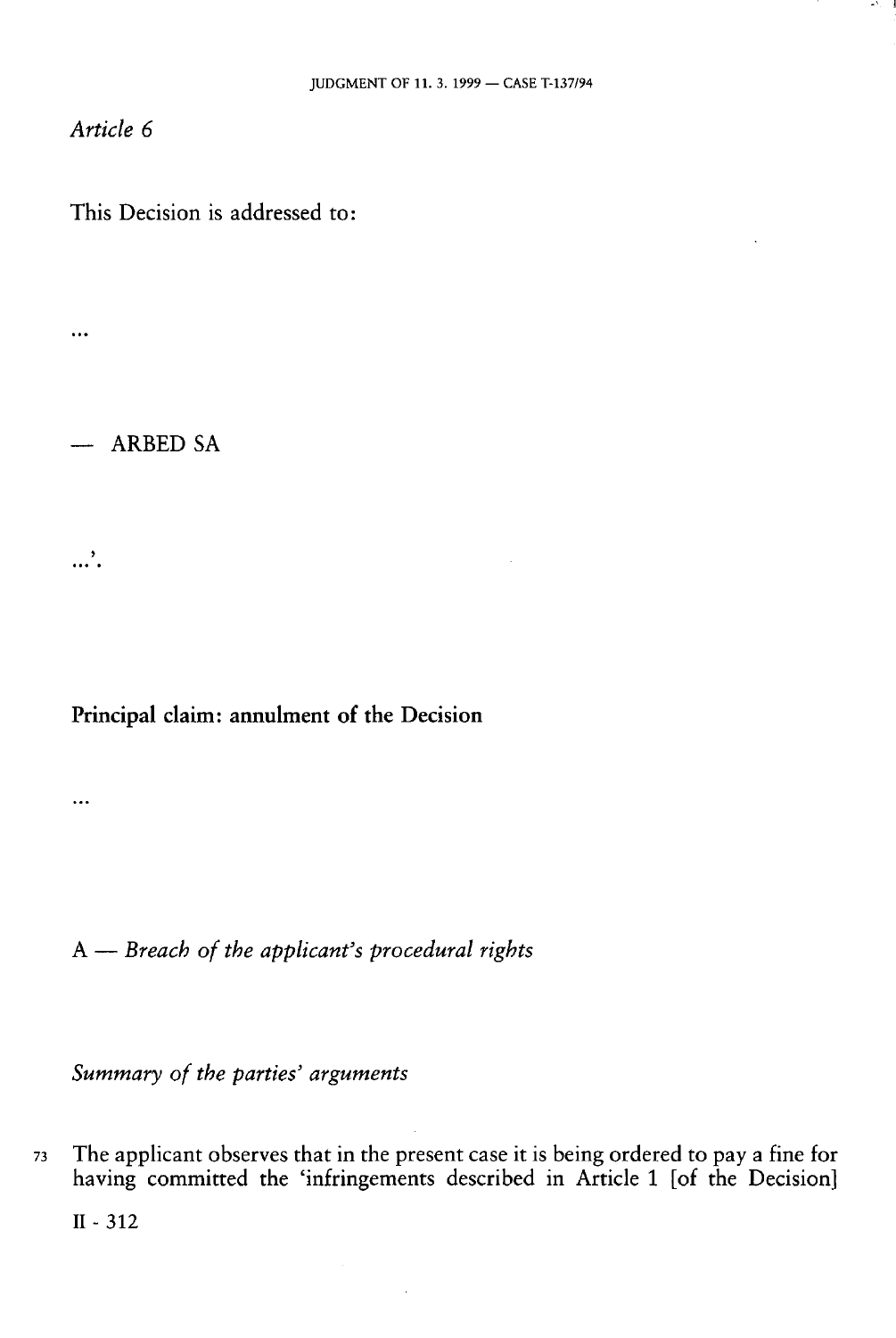which took place after 30 June 1988', whereas, according to the same article, it did not participate in any of the infringements in question, which were committed by TradeARBED, its subsidiary. The question, therefore, does not concern the circumstances in which a subsidiary's conduct may be imputed to the parent company, but whether the Commission may address to the parent company a decision imposing on it a fine calculated on the basis of its turnover without ever having imputed to it, in the administrative proceedings or even in the Decision, the conduct which it condemns.

- 74 In the present case the Commission never attributed to ARBED the line of conduct adopted by its subsidiary TradeARBED between 1988 and 1990, and it is apparent from the Decision as a whole that only TradeARBED was implicated by the Commission. The statement of objections was sent only to TradeARBED, without any indication that the Commission also intended to institute proceedings against ARBED. Furthermore, it is apparent from the actual content of the statement of objections that the objections were directed solely at TradeARBED. It was TradeARBED, to the exclusion of the applicant, that replied to the objections, without giving rise to any protest from the Commission. Nor did ARBED take part in the hearing of the undertakings to which the statement of objections was addressed, which took place on 11, 12, 13 and 14 January 1993. The fact that TradeARBED was assisted at the hearing by two of ARBED's lawyers merely reflects the fact that the group's legal department is structurally attached to the parent company and provides services for all the companies in the group, which is the normal practice in a number of large industrial groups. The applicant, however, never instructed a lawyer in order to protect its interests. Finally, the Decision does not accuse ARBED of any infringement of Article 65(1) of the Treaty.
- 75 Thus by even accepting that TradeARBED's conduct can be attributed to ARBED and justifies the fine imposed on ARBED, which it does not accept, the applicant is condemned by a Commission decision without ever having been given the opportunity properly to put forward its argument in its defence. Such an omission ignores the obligation placed on the Commission to hear the persons concerned before adopting a decision capable of having a serious effect on their interests (see judgments of the Court of Justice in Case 17/74 *Transocean Marine Paint Association* v *Commission* [1974] ECR 1063, 1080, and Case 85/76 *Hoffmann-*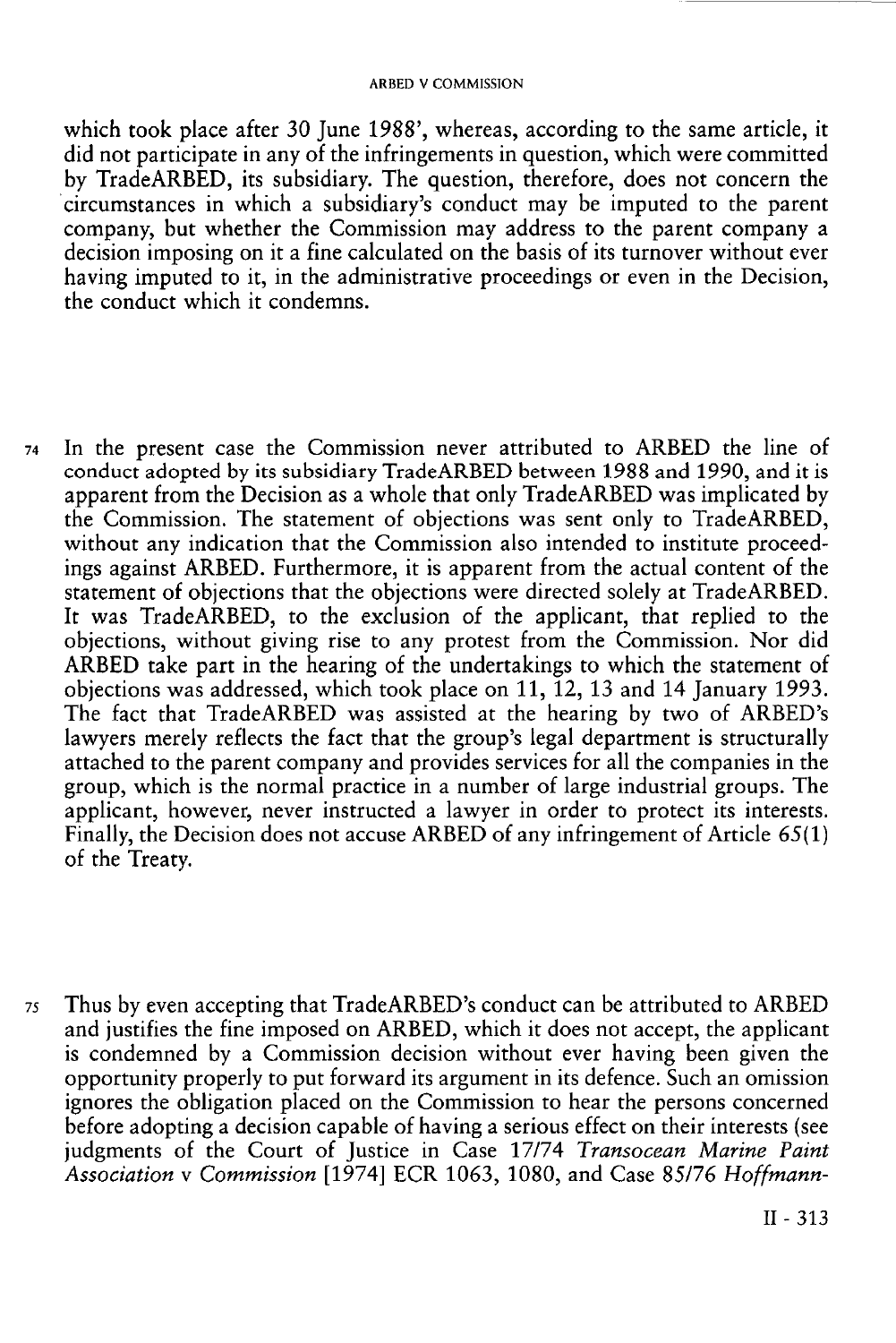*La Roche* ν *Commission* [1979] ECR 461, at 511, and judgment of the Court of First Instance in Joined Cases T-10/92, T-11/92, T-12/92 and T-15/92 *Cimenteries CBR and Others* ν *Commission* [1992] ECR 11-2667).

- 76 The applicant refers, in particular, to the judgment in Joined Cases T-39/92 and T-40/92 *Groupement des Cartes Bancaires<sup>C</sup>CB' and Europay* ν *Commission*  [1994] ECR 11-49, where the Court of First Instance held that the Commission cannot replace, with respect to one of the parties to an agreement, a direct statement of objections by the dispatch, in the form of a copy, and solely for the purposes of information, of the statement of objections sent to another party. That authority provides even stronger grounds for the argument that the contested Decision is void in the present case, where not only was the statement of objections not formally addressed to the applicant, but the applicant was never provided with that statement of objections in any form whatsoever.
- 77 In its reply the applicant further maintains that the judgment in Case 374/87 *Orkem* ν *Commission* [1989] ECR 3283, cited by the Commission, cannot be relied upon against that authority. A breach of the rights of the defence at the stage of the preliminary investigation carried out by the Commission pursuant to Article 11 of Regulation No 17 of the Council of 6 February 1982: First Regulation implementing Articles 85 and 86 of the Treaty (OJ, English Special Edition 1959-62, p. 87, hereinafter 'Regulation No 17'), which was in issue in *Orkem,* cannot be compared with a breach of the rights of the defence owing to failure to observe the procedural rules in the context of infringement proceedings resulting in fines. In that case, moreover, the Court expressly refrained from deciding whether it is permissible to address a request for information under Article 11(1) of Regulation No 17 to a subsidiary and the decision subsequently adopted pursuant to Article 11(5) of that regulation to the parent company. The Court merely established that both undertakings had replied to the questions put to them without raising the slightest objection to the Commission's practice. That is not so here, where the applicant had no reason to believe that its subsidiary's conduct might be imputed to it and cannot therefore have assented to an alleged imputation by the Commission. The applicant concedes that it could not have failed to be aware of the proceedings instituted against its subsidiary and that it was aware of the statement of objections sent to the latter; since the administrative procedure initiated owing to the subsidiary's conduct was never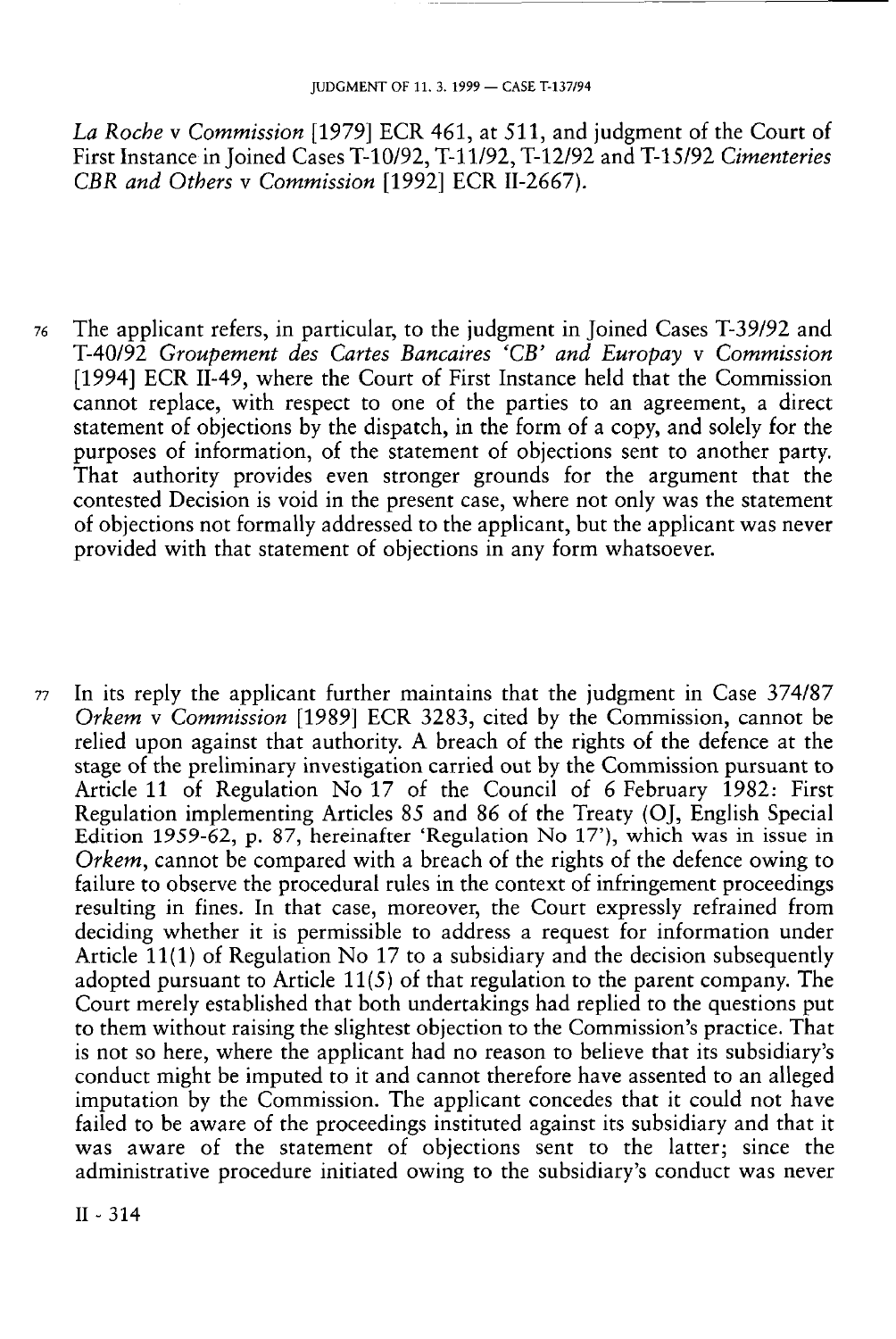directed against the applicant, however, the applicant never had any reason to submit its views on the objections, and more particularly on the possibility that the subsidiary's conduct might be imputed to it.

- 78 The applicant also observes that in Case T-38/92 *AWS Benelux* v *Commission*  [1994] ECR 11-211, on which the Commission relies, the Court of First Instance showed the importance which it places on the reasons stated for imputing the infringements. Furthermore, the fact that specific reasons are given in the Decision cannot in itself ensure the protection of the rights of the defence.
- 79 At the hearing the applicant also referred to a letter to its lawyer from Mr Temple Lang (document  $N\overline{o}$  2540 on the file), from which it is apparent that the applicant was denied access to the file.
- 80 The Commission denies that in the present case it failed to respect the rights of the defence within the meaning ascribed to that principle in *Hoffmann-La Roche, Cimenteries CBR and Others* and *CB and Europay,* cited above.
- 81 The Commission refers to recital 12 of the Decision, where it is stated that TradeARBED 'is a public limited company all of whose shares [are] owned (directly or indirectly) by ARBED...' and that it 'carries on the business of distributing ARBED's steel products', and refers to the judgment of the Court of Justice in Case 107/82 AEG-Telefunken v Commission [1983] ECR 3151, paragraph 49, and to the judgments of the Court of First Instance in Case T-11/89 *Shell* v *Commission* [1992] ECR 11-757, paragraphs 311 and 312, and Case T-102/92 *Viho* v *Commission* [1995] ECR 11-17, paragraph 50.
- 82 In the present case it is common ground that ARBED and TradeARBED, despite having separate legal personality, constitute a single undertaking within the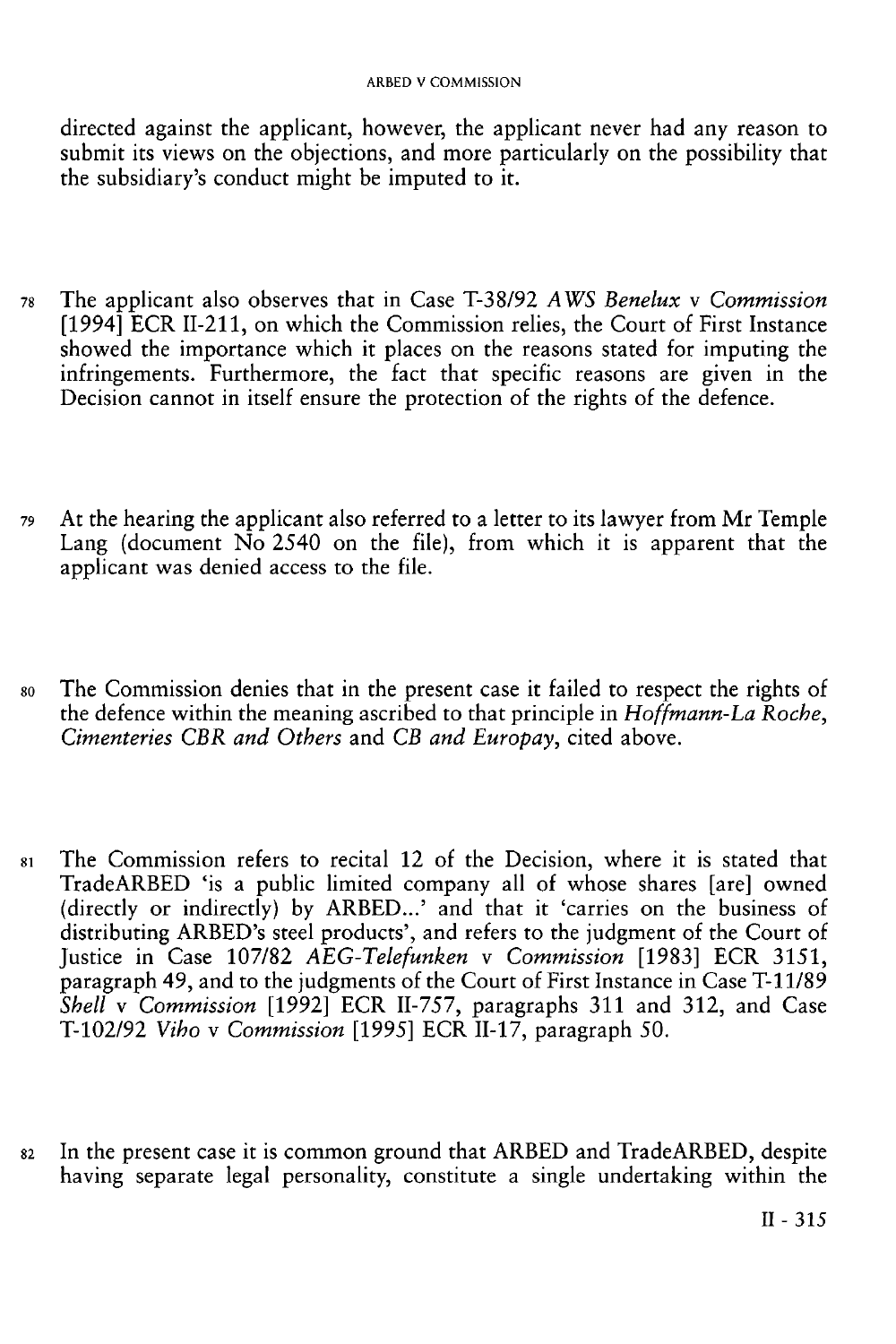meaning of the case-law referred to above, and this fact is relevant, notwithstanding that the applicant, which does not state why TradeARBED's conduct should not be attributed to it, maintains otherwise. On the basis of the findings in recital 12 of the Decision, it must be presumed that TradeARBED acted within the framework of the agreements and practices in question only on behalf of its parent company. The Commission observes that ARBED's registered office is at the same address as TradeARBED's; that both companies have the same telephone switchboard and the same telex number; that ARBED does not claim at any point in its application that it was kept in ignorance by its subsidiary of the proceedings initiated against it; that representatives of its legal department participated in the hearing on 11, 12, 13 and 14 January 1993; and that ARBED does not appear to experience any difficulty in refuting, paragraph by paragraph, the Commission's allegations against TradeARBED or in justifying its subsidiary's approach at the material time.

83 In its rejoinder the Commission further points out that ARBED could not seriously have felt that it was not concerned by a statement of objections in which it is mentioned on a great many occasions, whether instead of TradeARBED (see points 35, 37, 42, 67, 72, 77, 78, 82, 89, 98, 100, 114, 199, 210, 252, 254, 275, 276, 279, 281, 282, 283, 296, 297, 300 and 344) or as well as its subsidiary (see points 44, 49, 97, 203, 287, 291 and 295). On the other hand, although a large number of documents on which the Commission relied in establishing the infringements committed by TradeARBED refer only to ARBED, its subsidiary did not challenge that attribution at any point in the proceedings. TradeARBED thus accepted by implication that it had acted with ARBED as a single undertaking, and defended the entire group during the administrative proceedings. This conclusion is supported by the fact that, according to the Commission, ARBED frequently replied to requests for information which the Commission addressed to TradeARBED, and by the fact that representatives of its legal service participated in the hearing on 11, 12, 13 and 14 January 1993.

84 The Commission considers that in these circumstances the applicant cannot claim that it was not given a proper opportunity to make known usefully its views concerning the reality and relevance of the objections alleged against it.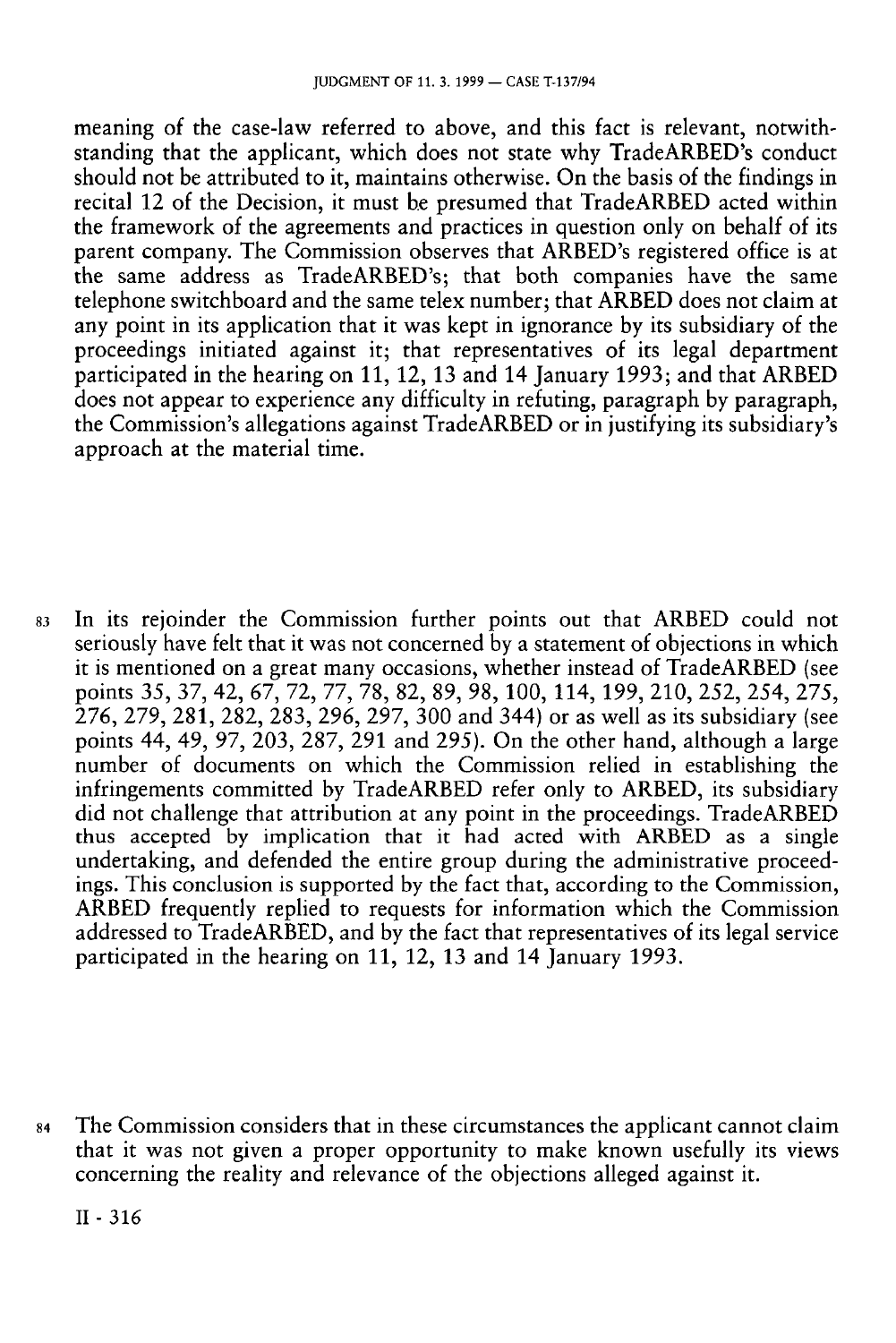- 85 The judgment in *CB and Europay* is irrelevant in that regard, in so far as it is not denied that the statement of objections was duly notified to TradeARBED. The Commission considers that the statement of objections thus properly came within the applicant's 'control' within the meaning of the judgment in Case 8/56 *ALMA*  v *High Authority* [1957] ECR 95, at p. 99.
- 86 The Commission refers, on the other hand, to the facts of *Orkem* v *Commission,*  where the Court, without adjudicating on whether, by virtue of the concept of unity of undertakings, it may be regarded as proper to address a request for information under Article 11(1) of Regulation  $N_0$  17 to the subsidiary and a decision under Article 11(5) to the parent company, merely observed, first, that the contested decision had been notified to the applicant and, secondly, that the latter in fact had full knowledge of the prior request for information. The Commission points out that the applicant in that case had employed arguments similar to those invoked by ARBED in the present case and further states that ARBED acknowledges in point 7 of its reply that it 'could not fail to be aware of the proceedings initiated against its subsidiary and was able to consult the statement of objections which the Commission sent to its subsidiary'.
- 87 The Commission considers, moreover, that it clearly stated in recital 322 of the Decision the reasons why the fine should be imposed on ARBED rather than on TradeARBED. The reasons stated comply with the obligation to provide 'adequate reasons' for decisions addressed to several addressees and giving rise to a problem of imputability of the infringement, within the meaning of the judgment in *AWS Benelux* v *Commission.* That reasoning is also confirmed by paragraph 26 of the judgment in *CB and Europay,* where it was accepted that the Commission should take account of the turnover of the members of an association of undertakings rather than that of the association itself when fixing the amount of the fines. In the present case the Commission claims that the influence that TradeARBED was able to exercise on the market in steal beams, in particular by participating in the agreements and practices in issue, was the direct consequence of the scale of output of its parent company and the associated turnover, whereas that influence was not reflected in TradeARBED's turnover, owing to the method whereby it was remunerated for the distribution services which it supplied to ARBED.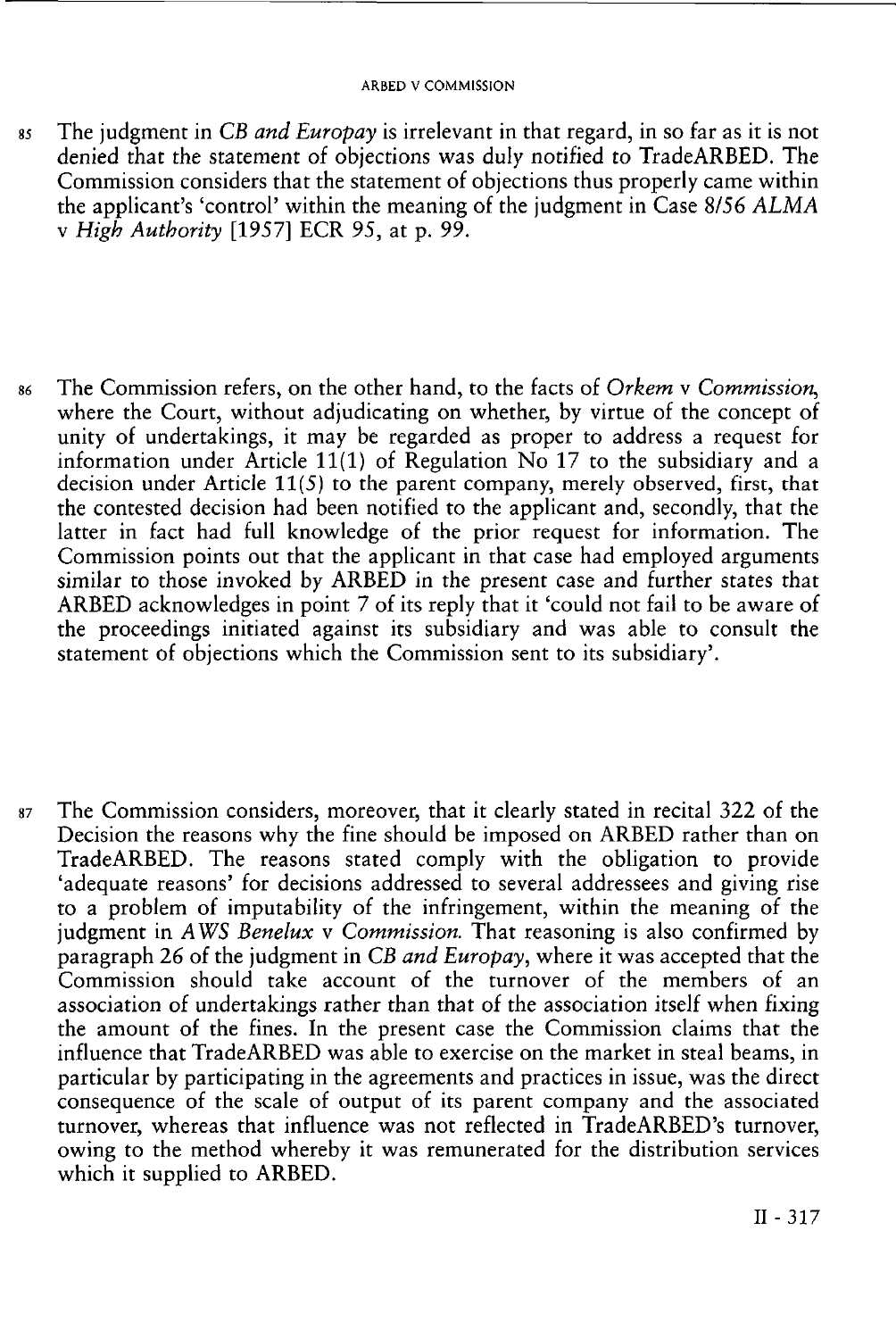*Findings of the Court* 

88 According to recital 322 of the Decision:

'Only TradeARBED took part in the various arrangements and agreements. However, TradeARBED is a sales company that sells, *inter alia*, beams on a commission basis for its parent company ARBED SA. TradeARBED receives a small percentage of the sales price for its services. To ensure equality of treatment, this Decision is addressed to ARBED SA, the beams-producing company in the ARBED group, and the turnover in the relevant products is the turnover of ARBED and not of TradeARBED'.

- 89 It follows from that recital that, in order to take account of TradeARBED's special position and to ensure equality of treatment between the undertakings concerned, the Commission intended to impute to the applicant liability for the infringements committed by its subsidiary TradeARBED by making it an addressee of the Decision and requiring it to pay the fine, which was calculated on the basis of its own turnover.
- 90 As regards, first, the conditions which in substance justify such an imputation of liability, it should be observed at the outset that, like the prohibition in Article 85(1) of the EC Treaty, that in Article 65(1) of the ECSC Treaty is addressed to, *inter alia,* 'undertakings'. It follows from the case-law of the Court of First Instance (see judgment in *Shell* ν *Commission,* cited above, paragraph 312), that the concept of undertaking, within the meaning of Article 85 of the EC Treaty, may be defined as an economic unit consisting of a unitary organisation of personal, tangible and intangible elements which pursues a specific economic aim on a long-term basis, a unit which may assist in the commission of an infringement referred to in that provision (see also judgment of the Court of Justice in Case 170/83 *Hydrotherm* [1984] ECR 2999, paragraph 11, and judgment of the Court of First Instance in *Viho* ν *Commission,* cited above, paragraph 50, upheld by the Court of Justice in Case C-73/95 Ρ *Viho* ν *Commission* [1996] ECR 1-5457, paragraphs 15 to 18). The Court considers that the same applies to Article *65* of the ECSC Treaty.

II-318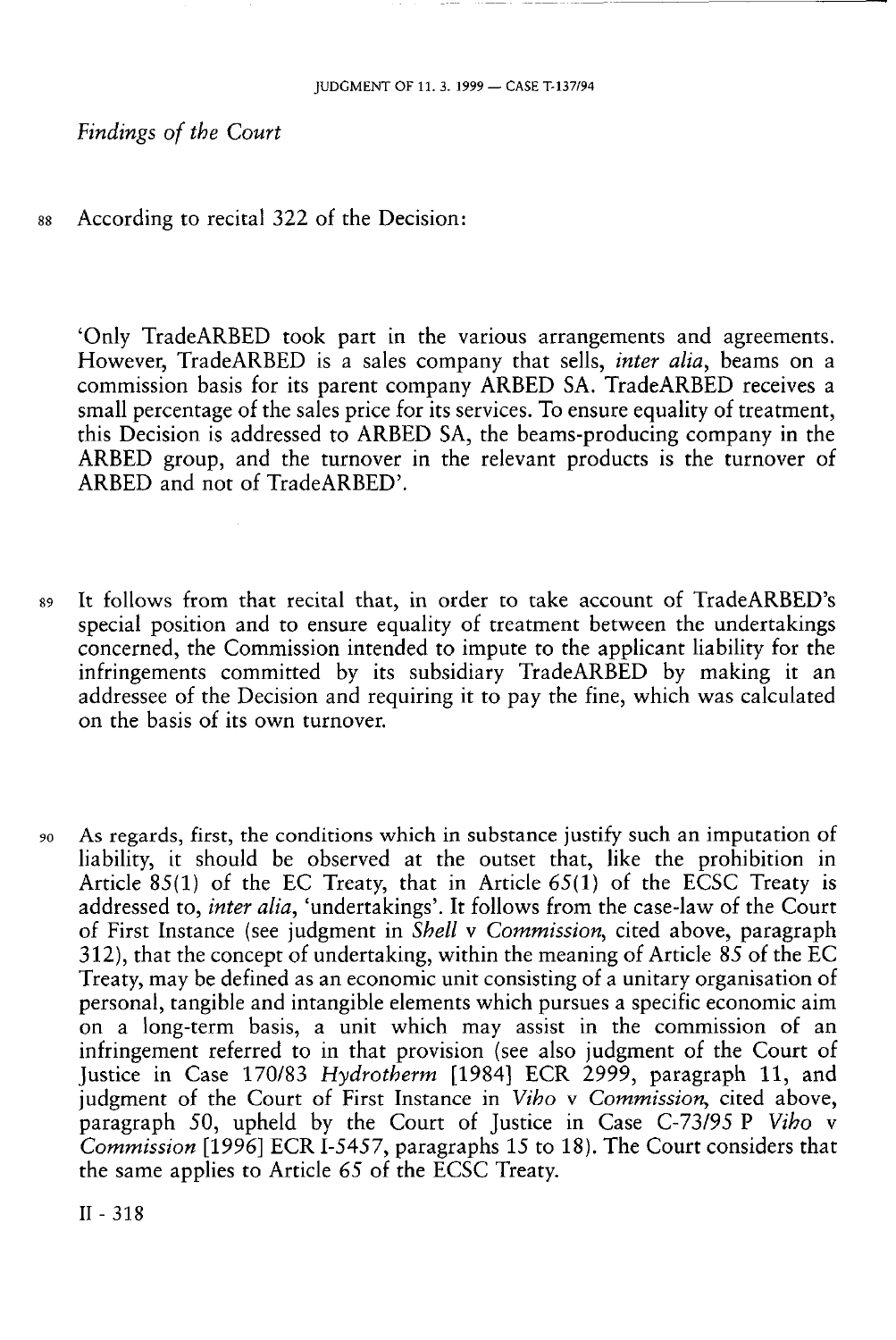- 91 Furthermore, the Court of Justice has consistently held (Case 48/69 *ICI* v *Commission* [1972] ECR 619, paragraphs 132 to 135, and *AEG-Telefunken* v *Commission,* cited above, paragraph 49), that the fact that a subsidiary has separate legal personality is not sufficient to exclude the possibility of imputing its conduct to the parent company, especially where the subsidiary does not determine its market conduct independently but in all material respects carries out the instructions given to it by the parent company.
- 92 In the present case Trade ARBED is a wholly-owned subsidiary of ARBED. At the hearing, counsel for the applicant stated that TradeARBED is a sales company which distributes ARBED's steel products, in particular steel beams. TradeARBED acts either as an agent, in which case the sale is invoiced directly to the customer by ARBED, or as a commission agent, in which case the sale is invoiced to the customer by TradeARBED on behalf of ARBED. In both cases TradeARBED receives commission on the product sold. Furthermore, it is established that TradeARBED does not determine its conduct on the Community market in beams independently, but in all material aspects carries out the instructions given to it by the applicant.
- 93 It follows that ARBED and its subsidiary TradeARBED must be regarded as constituting one and the same undertaking for the purposes of Article  $65(1)$  of the Treaty and that the Commission was correct in law to impute liability to ARBED for TradeARBED's conduct.
- 94 As regards, second, the question whether the Commission breached the applicant's rights of defence by addressing to it a Decision imposing on it a fine calculated on the basis of its turnover, without first having formally sent it a statement of objections or even indicated its intention of imputing to it liability for the infringements committed by its subsidiary, the Court observes that the procedural rights on which the applicant relies are, in the present case, guaranteed by the first paragraph of Article 36 of the ECSC Treaty, which provides that before imposing a pecuniary sanction as provided for in the Treaty the Commission must give the party concerned the opportunity to submit its comments.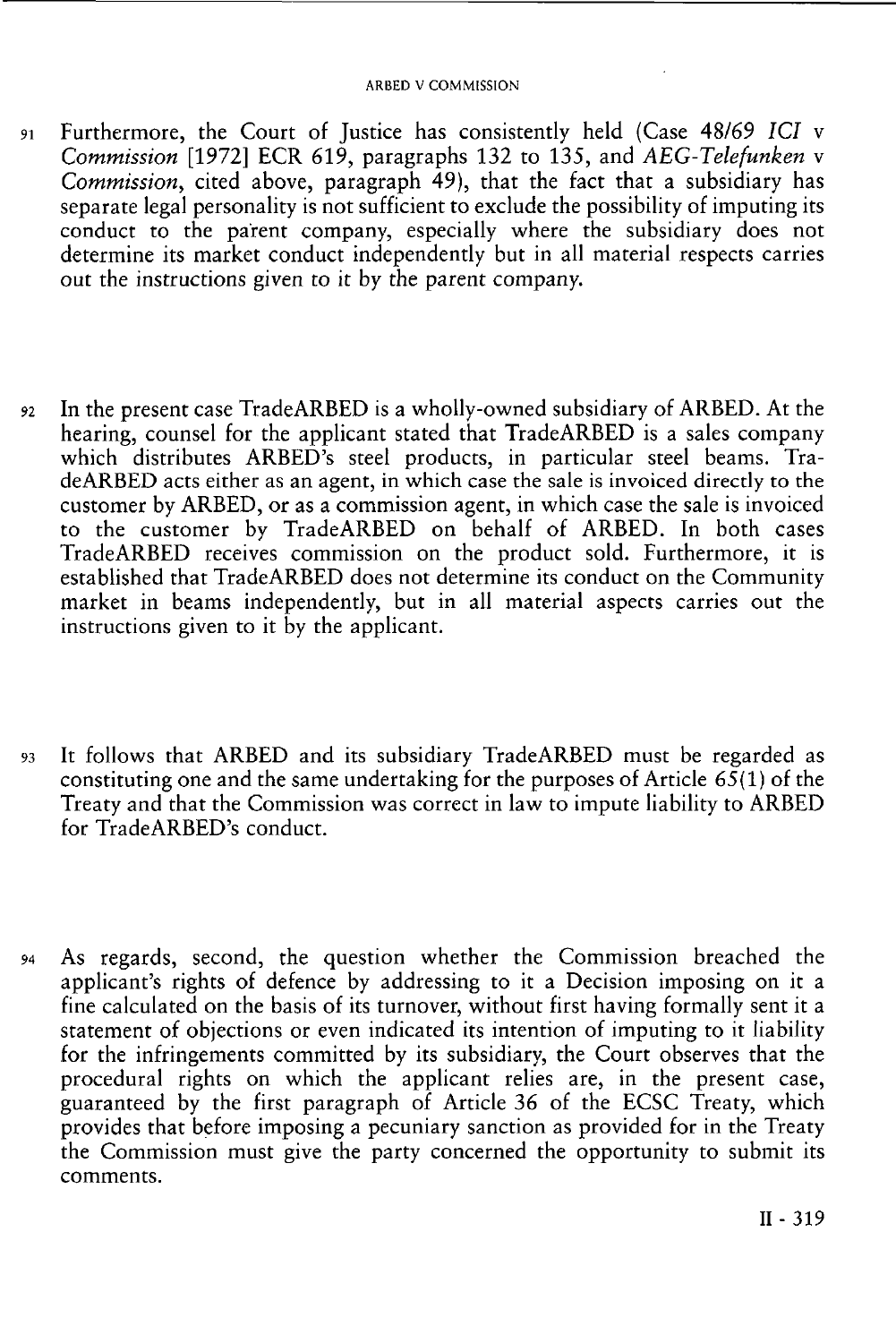95 As to whether, in the present case, ARBED was given the opportunity to submit its comments before the Decision was adopted, the Court finds that the Commission did not at any point in the administrative proceedings formally advise the applicant of its intention to impute to it liability for the conduct of TradeARBED called in question in the statement of objections and, accordingly, to impose on it a penalty calculated on the basis of its own turnover. The Court considers that such an omission could constitute a procedural irregularity capable of adversely affecting the applicant's rights of defence.

96 In the present case, however, it should be pointed out that:

— following the inspection carried out at TradeARBED's premises on 16 and 17 January 1991, the Commission sent that company, first, on 9 July 1991, a letter requesting it to indicate the confidential nature of certain documents seized on that occasion (documents nos 5482 and 5483) and, second, on 24 July 1991, a request for information pursuant to Article 47 of the Treaty (documents nos 5484 to 5490), requesting it, in particular, to indicate the meetings of producers of steel beams which it had attended between 1984 and 1990 and to provide a list of the participants in each of those meetings and a copy of the agenda and minutes;

— by letter of 5 August 1991 (document no 5492) ARBED acknowledged receipt of the request for information dated 24 July 1991, in the following terms: 'We have received your formal request for information dated 24 July addressed to our sales organisation TradeARBED, which we received on 30 July 1991'; it requested further time to reply to the request, on the ground that the reply to the request for information made it necessary to carry out detailed searches and that, because of the holiday period, its staff who were to investigate the matter were not at work;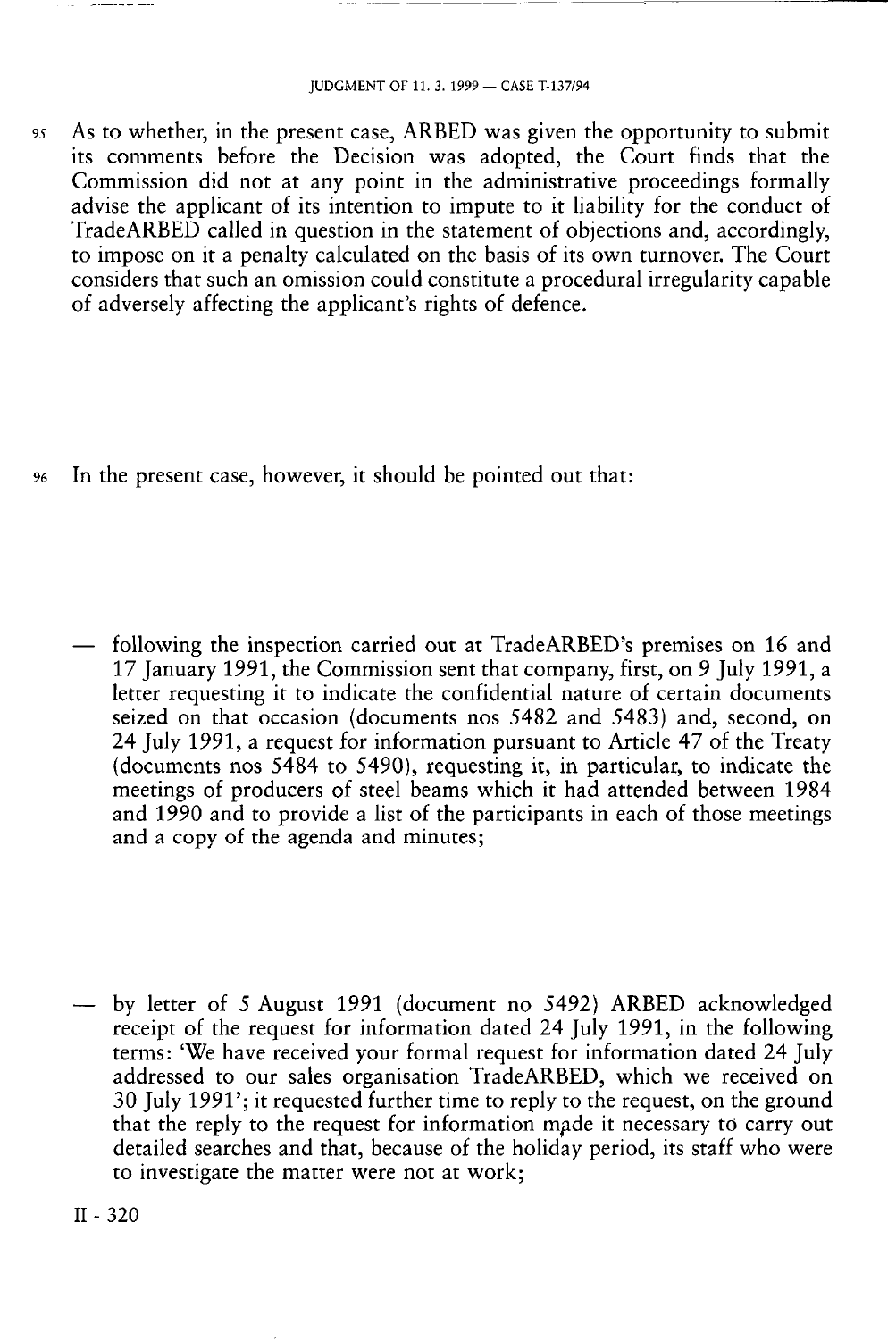- by letter of 9 August 1991 (document no 5494), TradeARBED replied to the Commission's letter of 9 July 1991;
- by letters of 16 September 1991 (document no 5495) and 26 September 1991 (documents nos 5499 and 5500), ARBED provided a comprehensive reply to the request for information dated 24 July 1991; in those letters ARBED refers to TradeARBED as either its 'sales organisation TradeARBED' or as its 'sales organisation';
- ARBED likewise replied, by letter of 26 September 1991 (document no 5499), to a letter from the Commission to TradeARBED dated 23 September 1991 (document no 5498);
- the Commission's objections were communicated to TradeARBED, with a request for information concerning its turnover (total sales of ECSC products and total sales of beams in the Community for the years 1986 to 1990), by letter dated 6 May 1992 (documents nos 8086 to 8088); TradeARBED acknowledged receipt of this letter on 8 May 1992 (document no 8083);
- on 3 June 1992 counsel for the applicant sent Mr Ehlermann, Director General of the Directorate-General for Competition (DG IV), a letter in the following terms (documents nos  $8089$  to  $8090$ ):

'I am writing to you in my capacity as counsel for ARBED, which is one of the addressees of the statement of objections in the case cited above.

 $\ddotsc$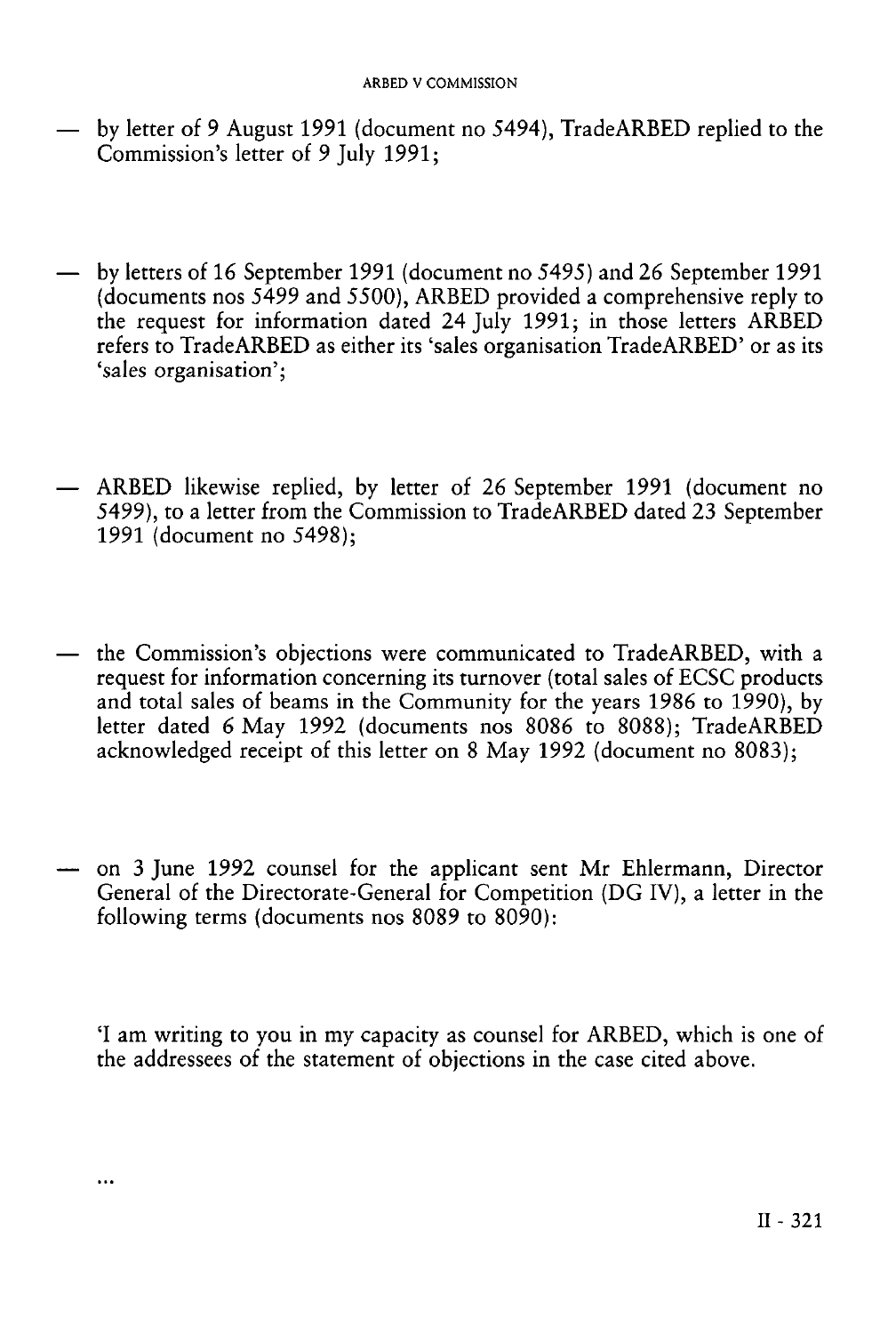Will you please confirm that [the documents referred to in the statement of objections] must be regarded as accessible to our client'.

- by letter of 15 June 1992 to Mr Ehlermann, counsel for the applicant, acting 'on behalf of TradeARBED', requested further time to reply to the statement of objections (document no 8091); the Commission replied by letter of 26 June 1992 (document no 8092):
- by letter of 30 June 1992 (document no 8093), Mr Temple Lang, a director in DG IV, replied as follows to the letter of 3 June 1992 from counsel for the applicant:
	- 'Mr Ehlermann has asked me to express his thanks for your letter of 3 June and to answer on his behalf.

I confirm that the documents to which you refer in the annex to your letter may be regarded as accessible to TradeARBED. In that regard, I feel that I should point out that it was to TradeARBED (and not to the parent company, ARBED) that the statement of objections was addressed'.

- TradeARBED replied to the statement of objections in a letter from the applicant's lawyer dated 3 August 1992 and requested to be heard at a hearing;
- by letter of 6 August 1992 (documents nos 8203 and 8204) the applicant's lawyer sent the Commission the information concerning TradeARBED's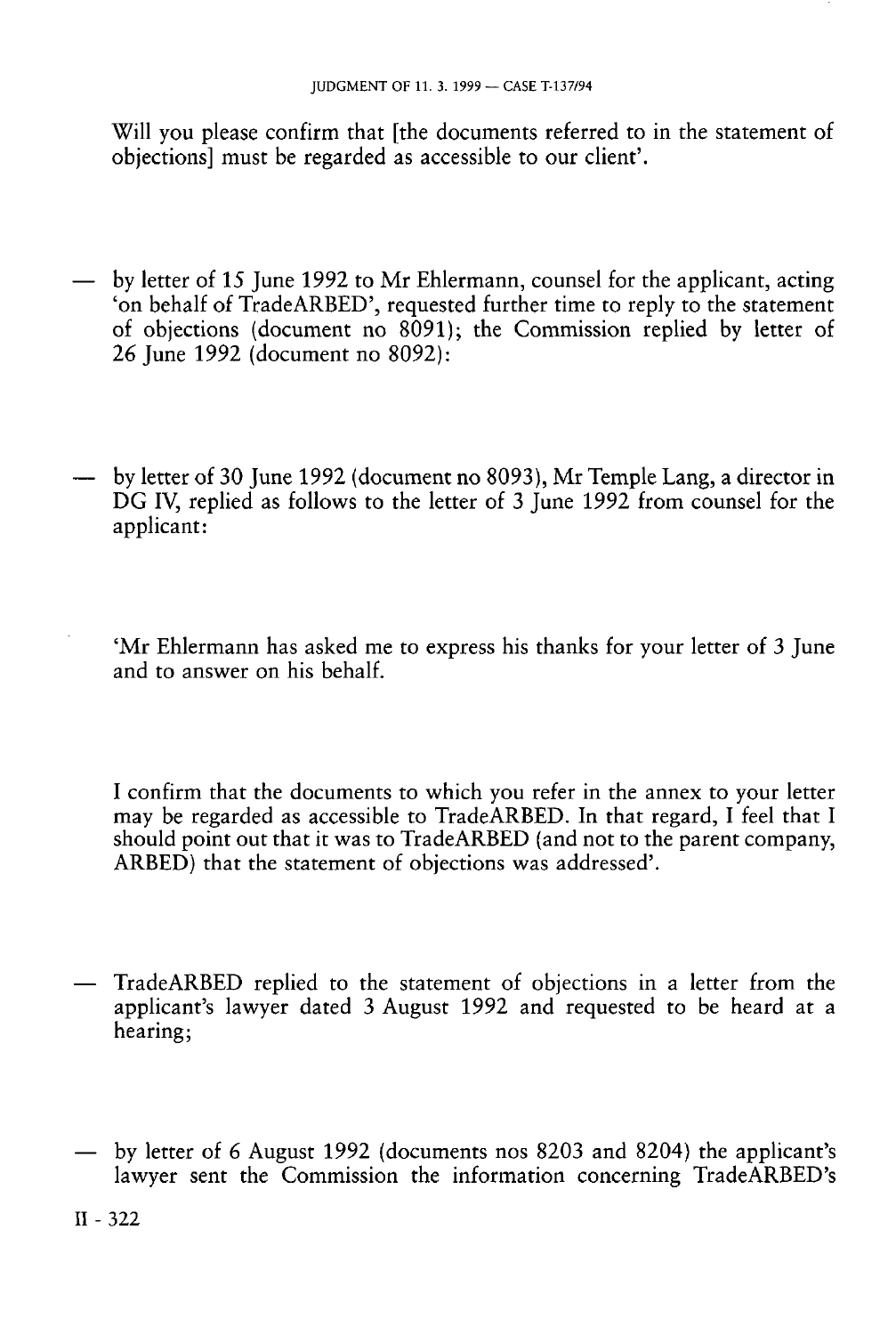turnover which Mr Ehlermann had requested in his letter of 6 May 1992;

- only Trade ARBED was invited to attend the administrative hearing on 11, 12, 13 and 14 January 1993; it was assisted at that hearing by, *inter alios,*  two representatives from ARBED's legal department;
- by letter of 23 September 1993 (document no 8341) the Commission requested the applicant's lawyer to forward certain information concerning the turnover of the 'ARBED group' (total sales of ECSC products and total sales of beams in the Community for each year between 1986 and 1990);
- on 29 September 1993 the applicant's lawyer, acting in his capacity as counsel for ARBED, sent to the Commission a fax in the following terms (document no 8342):

'I refer to your letter of 23 September in the case referred to above, concerning the turnover of the ARBED group.

It is presumed that your request relates to the years 1986 to 1990, like the request previously sent to us concerning the turnover of TradeARBED.

I should be grateful, however, if you would kindly confirm that this is so';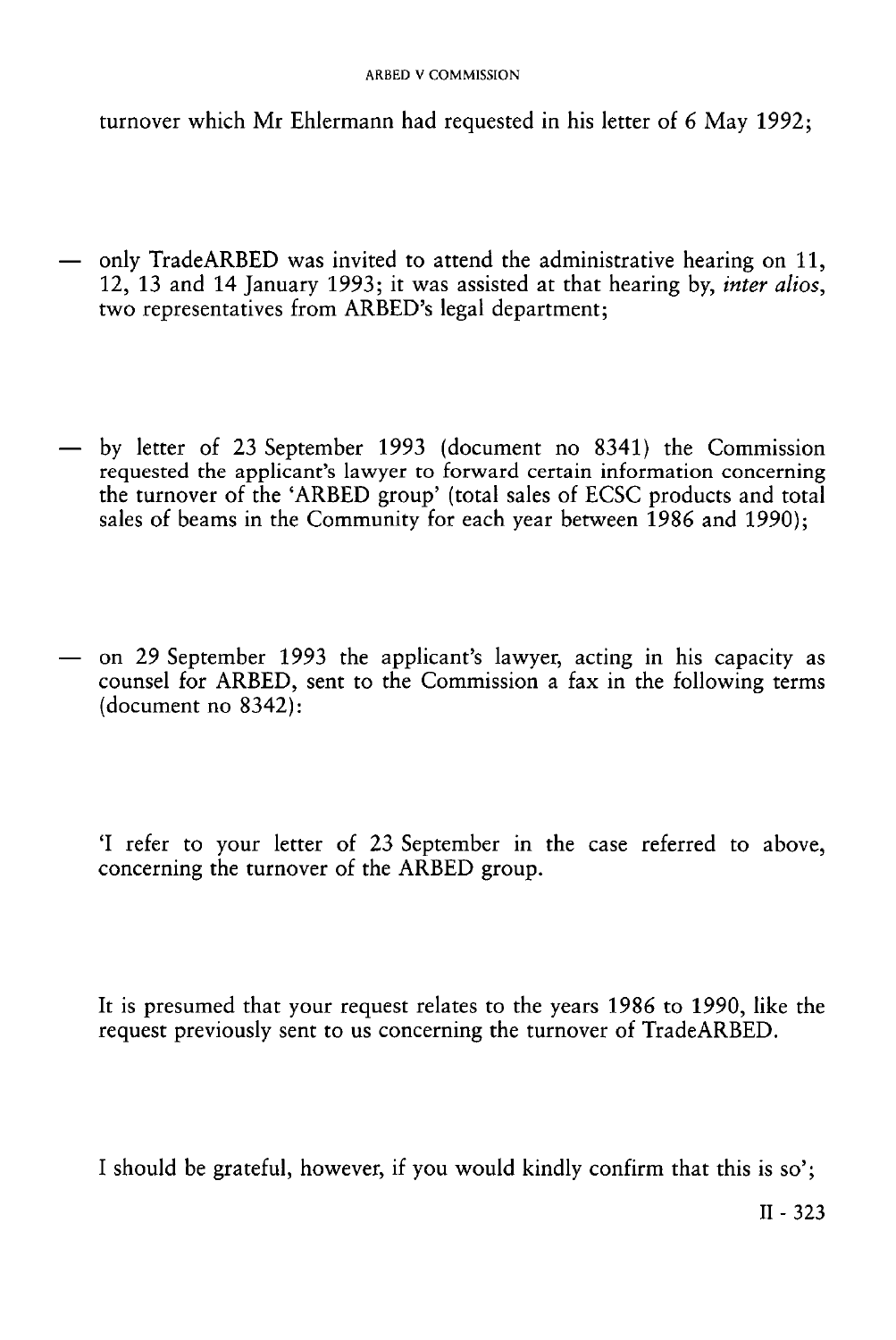- by fax of 30 September 1990 (document no 8343) the Commission confirmed to the applicant's lawyer that its request did indeed relate to the ARBED group's turnover for the years 1986 to 1990;
- the information concerning ARBED's turnover was sent to the Commission by letter from the applicant's lawyer dated 5 October 1993;
- the Commission wrote to ARBED's legal department on 26 November 1993 requesting it to confirm the information referred to above and also to send it details of ARBED's figures for sales in the ECSC between January and September 1993 and its estimated sales in the ECSC in 1993 (document no 8348); this letter was answered by letter of 7 December 1993 (document no 8349).
- 97 It follows from all the foregoing that, in particular: (a) either ARBED or TradeARBED, as applicable, replied without distinction to the requests for information which the Commission addressed to TradeARBED; (b) ARBED regarded TradeARBED as merely its sales 'agency' or 'organisation'; (c) ARBED spontaneously regarded itself as the addressee of the statement of objections formally notified to TradeARBED, of which it was fully aware, and instructed a lawyer to defend its interests; (d) the applicant's lawyer presented himself without distinction as either counsel for ARBED or counsel for TradeARBED; and (e) ARBED was requested to provide the Commission with certain information concerning its turnover for the products and the period of infringement referred to in the statement of objections.
- 98 The Court concludes that throughout the administrative procedure there was some uncertainty as to the respective roles and liability of the two companies ARBED and TradeARBED, as regards both the substantive issues (see also the numerous documents in the Commission's file which refer sometimes to ARBED and sometimes to TradeARBED) and the procedural aspects. This confusion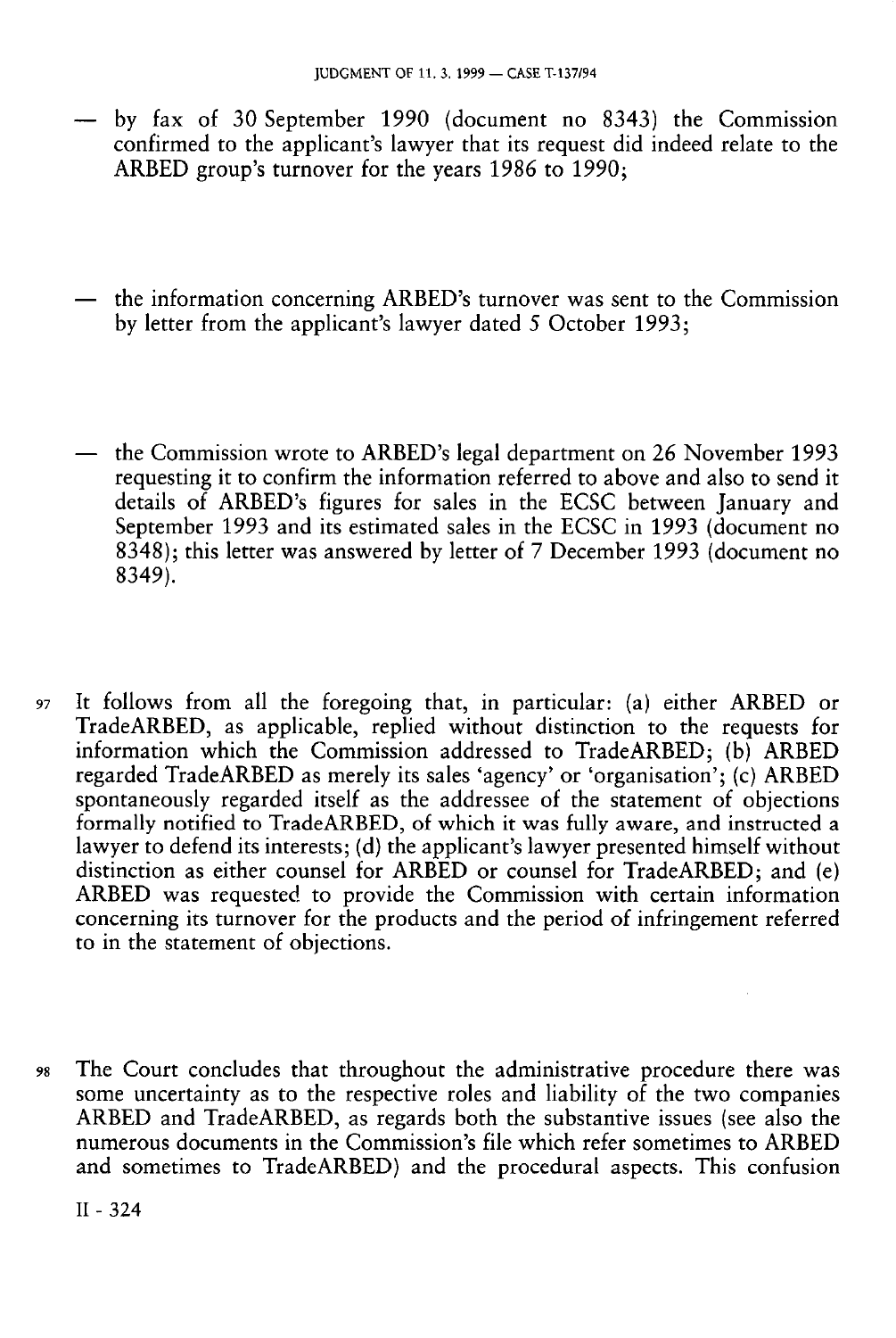persisted up to the stage of the written procedure before the Court, since in point 1 of the application (p. 3) the applicant stated that it (and not TradeARBED) had replied to the statement of objections on 3 August 1992 (this assertion, which was described as a 'clerical<sup>'</sup> error', was rectified by the applicant's lawyer in a corrigendum of 8 April 1994).

- 99 In the light of that confusion, the Court also considers that the statement of objections necessarily came within ARBED's control, that ARBED took it for granted from the outset that the Commission was holding it liable for the conduct of its subsidiary TradeARBED and that, accordingly, it could not seriously imagine that the amount of the fine which it might eventually be required to pay, as an undertaking subject to the prohibition in Article *65* of the Treaty, would be calculated by reference only to TradeARBED's turnover (see also point 12 of the statement of objections, which refers to the turnover of the ARBED group).
- 100 Furthermore, ARBED was given the opportunity to submit its observations on the objections which the Commission proposed to uphold against TradeARBED, both through its subsidiary and by the participation in the administrative hearing of two members of its legal department, assisted by a lawyer who, according to the information in the file referred to above, represented both companies. ARBED also had the opportunity to submit its observations on the imputation of liability contemplated by the Commission when it was requested to provide information concerning its turnover. In that regard, the Court has already found that the applicant could not take that request to mean anything other than that the Commission intended to hold it liable for TradeARBED's conduct.
- 101 Having regard to all the facts of the case, moreover, the Court considers that Mr Temple Lang's letter of 30 June 1992, in which he stated that ARBED was not the addressee of the statement of objections and apparently denied it the right of access to the file for that reason, regrettable though it might be, did not in fact adversely affect the applicant's rights of defence; nor did the applicant put forward any plea based specifically on such a refusal.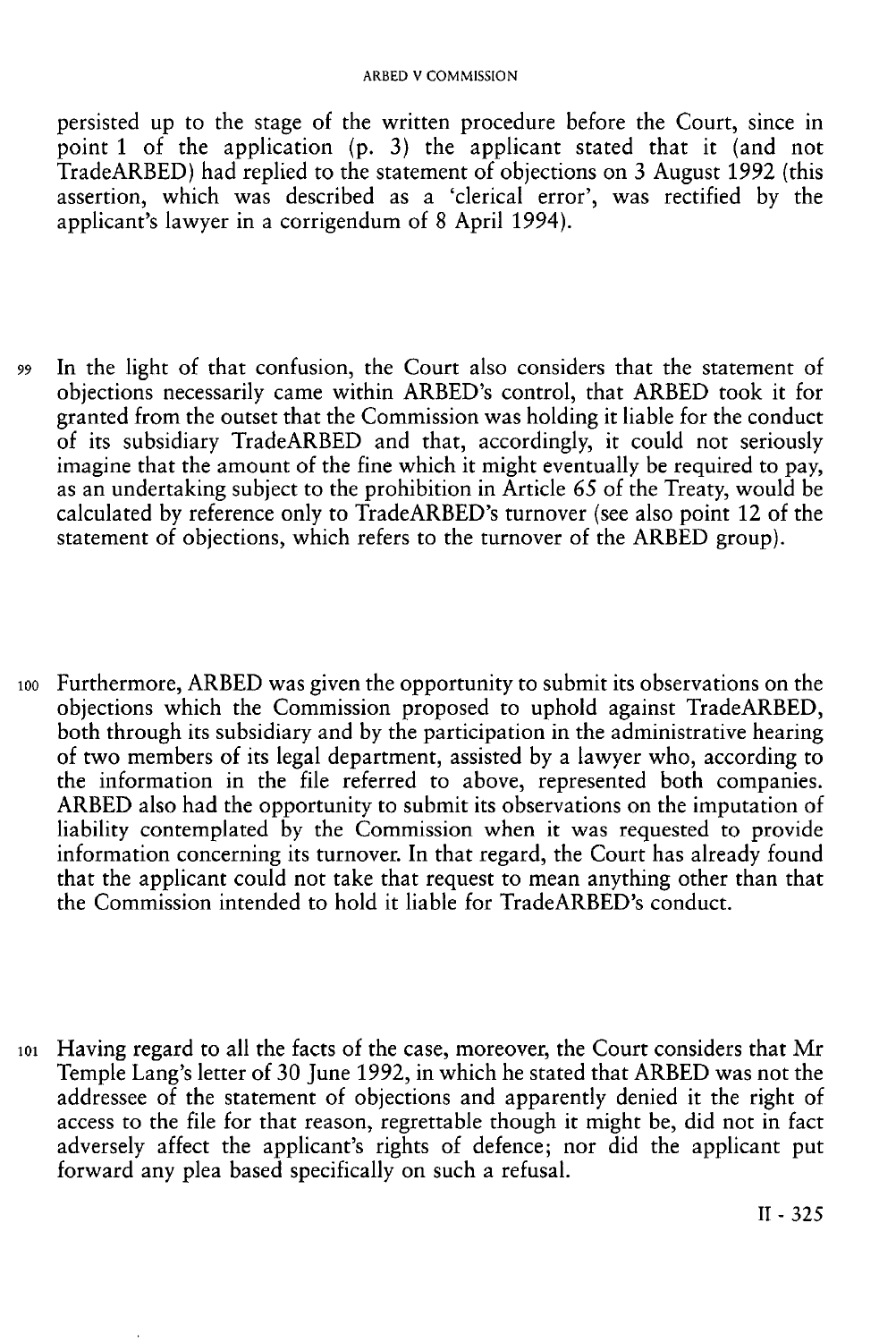**102** Having regard to all the specific circumstances of the present case, the Court therefore considers that such an irregularity is not such as to entail the annulment of the Decision in so far as it concerns the applicant.

 $\ddotsc$ 

 $\ddotsc$ 

### **Alternative claim: annulment of Article 4 of the Decision or, at least, reduction in the amount of the fine**

The increase in the fine imposed on the applicant in respect of the harmonisation of extras

- 618 It follows from the detailed explanation provided by the Commission during the proceedings that the fine imposed on the applicant in respect of the harmonisation of extras was increased by 10% to take account of the fact that its subsidiary TradeARBED had suggested that harmonisation.
- **<sup>619</sup>** The Court finds that this aggravating circumstance is not mentioned anywhere in the Decision, but was first referred to in the Commission's reply of 19 January 1998 to the written questions put by the Court. The Decision is therefore vitiated by a complete absence of reasoning on this point.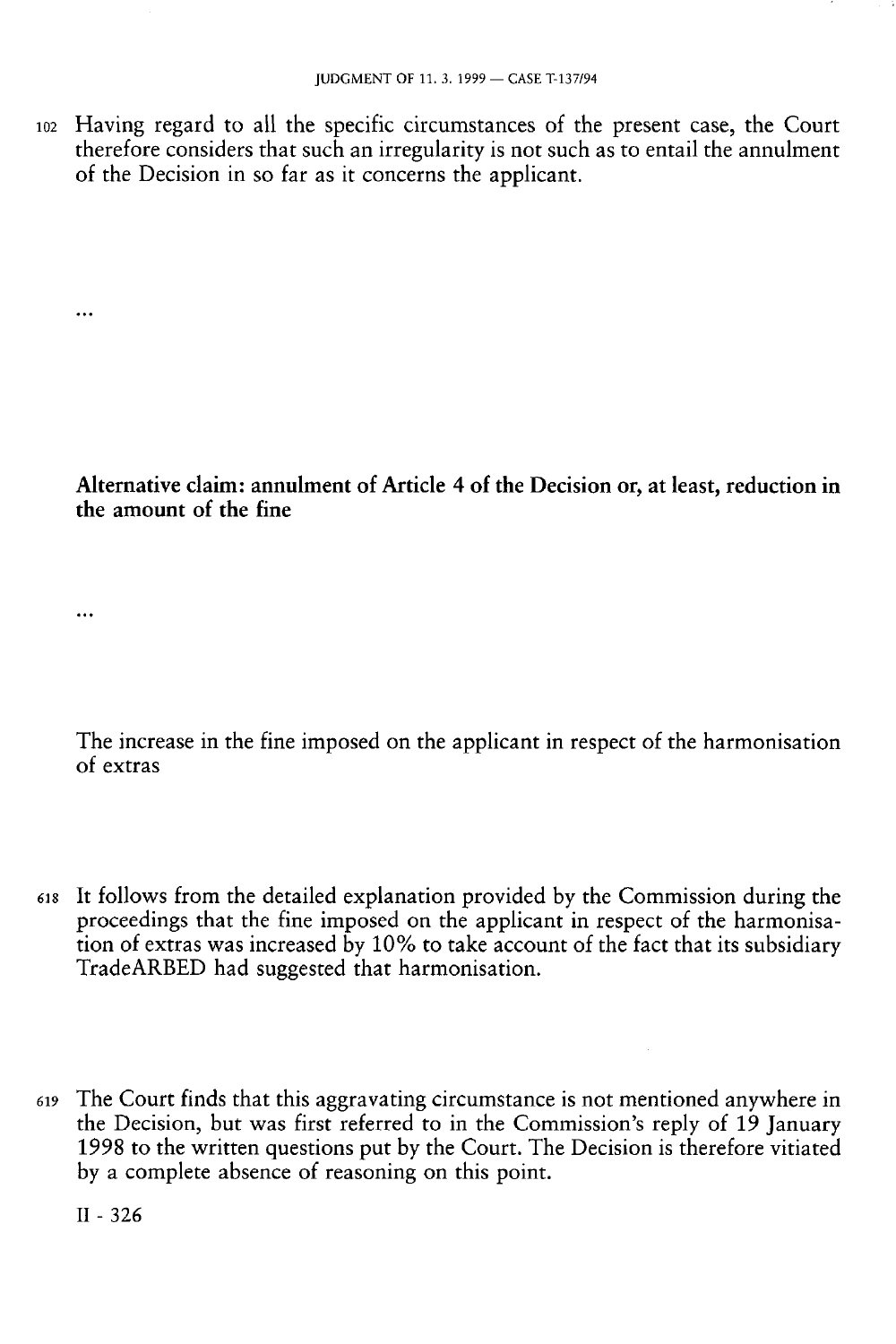$620$  It follows that Article 4 of the Decision must be annulled in so far as it increases the fine imposed on the applicant in order to penalise the role played by TradeARBED as instigator of the harmonisation of extras.

 $\ddotsc$ 

TradeARBED's alleged cooperation with the Commission during the administrative procedure

- 664 As regards the 'complete cooperation' allegedly given by TradeARBED during the Commission's investigation, it should first of all be pointed out that, in its reply of 26 September 1991 to a request for information sent to TradeARBED pursuant to Article 47 of the Treaty, the applicant stated on behalf of its subsidiary that it had no list of the participants in the meetings of the Poutrelles Committee and the Eurofer/Scandinavia group, or any of the records, minutes or reports relating to a number of those meetings referred to in the Commission's request, whereas it is clear from the evidence before the Court that TradeARBED regularly received such documents.
- 665 Furthermore, apart from the fact that it participated in the meetings in question, in its reply to the statement of objections TradeARBED did not accept that any of the allegations of fact made against it had any foundation.
- *<sup>666</sup>* The Commission correctly considered that the applicant, by replying in that way, did not conduct itself in a manner which justified a reduction in the fine on grounds of cooperation during the administrative procedure. A reduction on that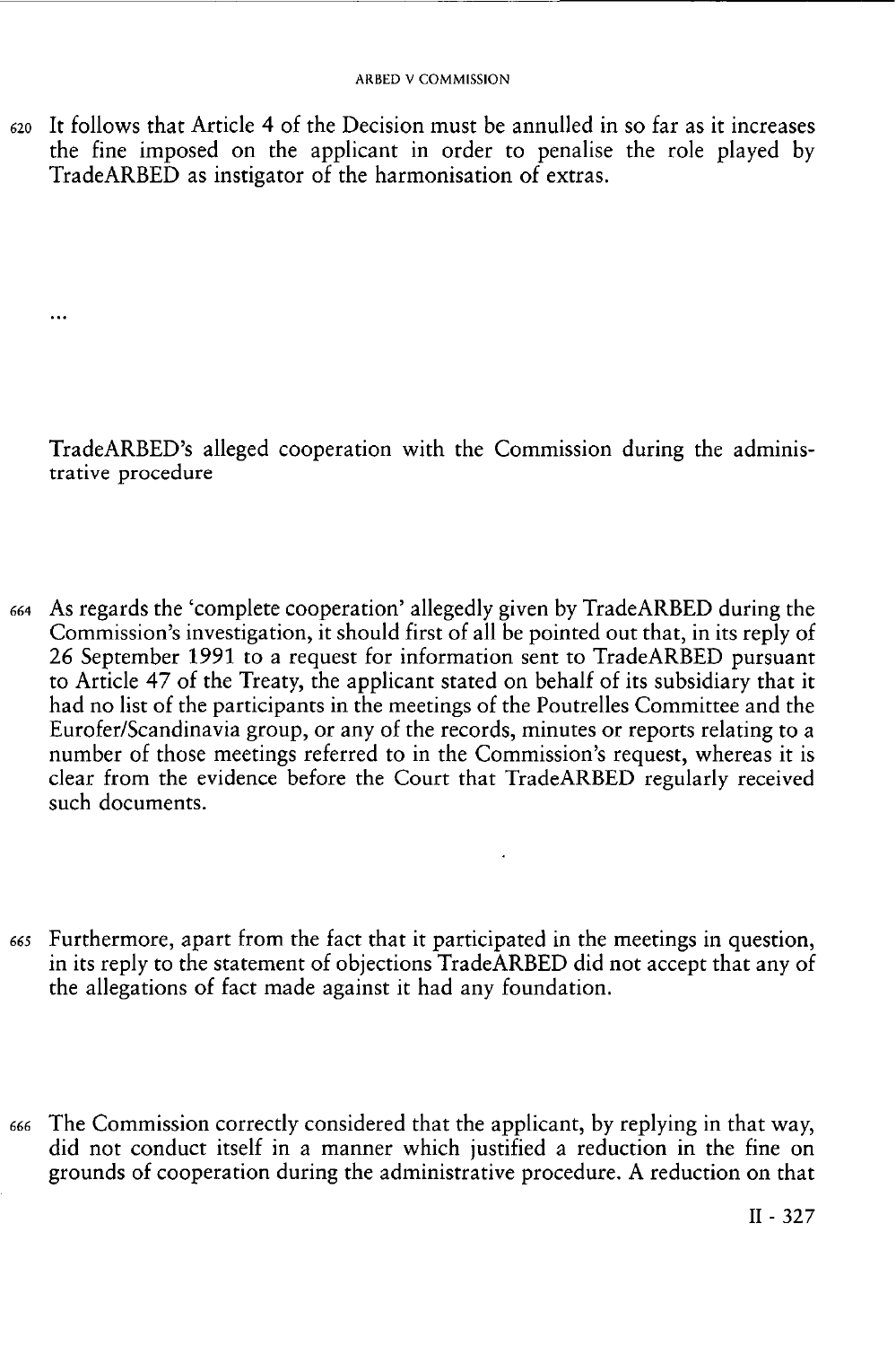ground is justified only if the conduct enabled the Commission to establish an infringement more easily and, where relevant, to bring it to an end (see Case T-308/94 *Cascades* ν *Commission* [1998] ECR 11-925, paragraph 255 et seq.).

*The Court's exercise of its unlimited jurisdiction* 

- 668 The Court has already annulled Article 1 of the Decision in so far as it finds that TradeARBED participated in an agreement to share the Italian market (see paragraph 448 above). The fine imposed by the Commission for that infringement was set at ECU 84 400.
- 669 For the reasons set out in paragraph 472<sup>3</sup> above, the period from 1 July 1988 to 31 December 1988 must also be excluded in calculating the fine relating to the infringement of price-fixing on the Danish market, which, in the case of the applicant, means a reduction of the fine by ECU 20 100, following the method used by the Commission.
- 670 The Court has also annulled the increase in the fine imposed on the applicant on account of the role as instigator allegedly played by TradeARBED in the harmonisation of extras (see paragraph 621 above). This increase was calculated by the Commission at ECU 100 500.

3 — See *Thyssen* ν *Commission,* [1999] ECR II-347, paragraph 451.

 $\cdots$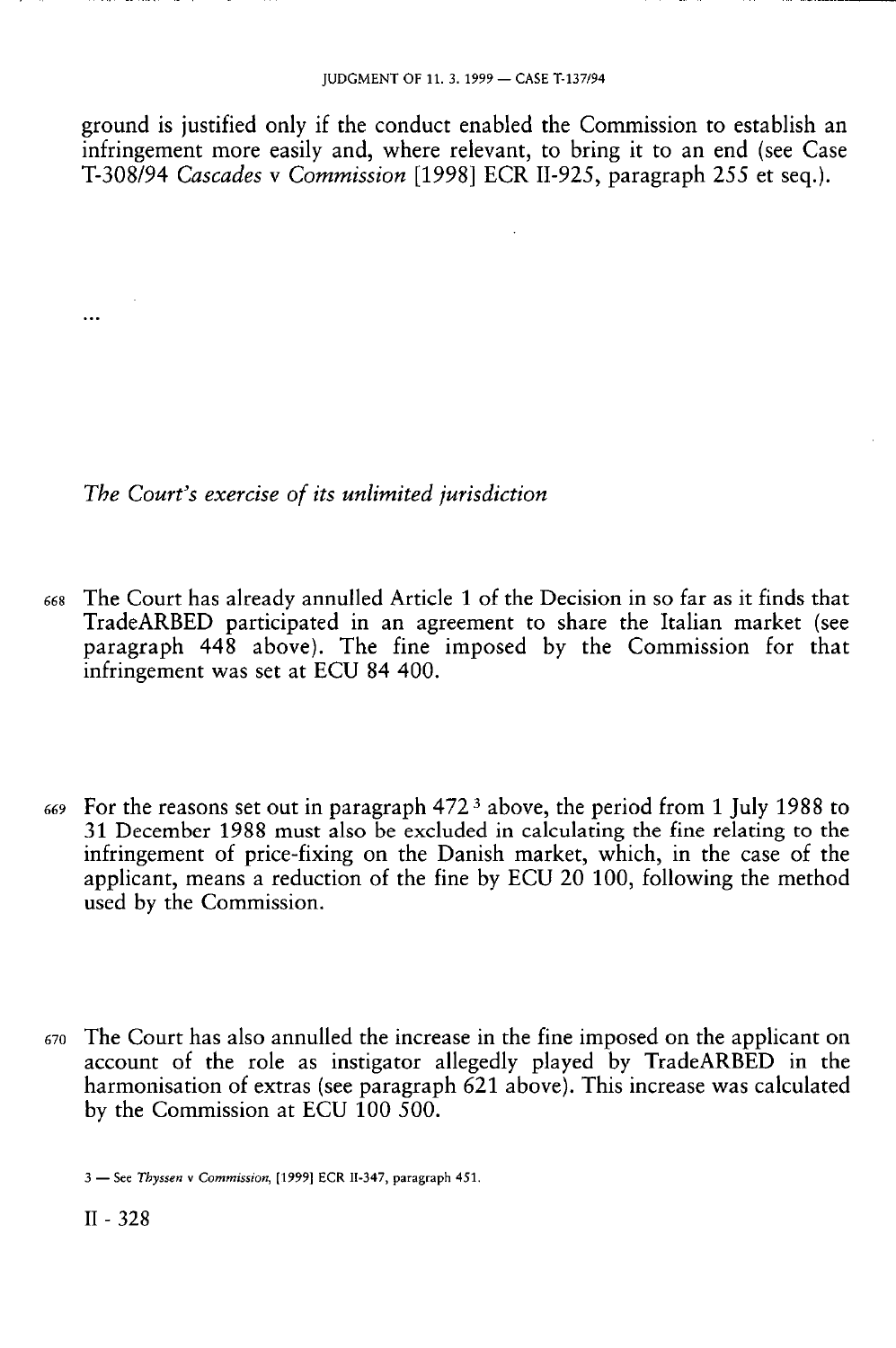- 671 Finally, for the reasons explained above (paragraph 629 et seq. <sup>4</sup> ), the Court considers that the total amount of the fine imposed for the price-fixing agreements and concerted practices should be reduced by 15% in view of the fact that the Commission exaggerated to some extent the anti-competitive effects of the infringements which it found to have occurred. If account is taken of the reductions already mentioned concerning the pricing agreements on the Danish market, that reduction comes to ECU 953 500, following the method of calculation used by the Commission.
- 672 Applying the Commission's method, the fine imposed on the applicant should therefore be reduced by ECU 1 158 500.
- 673 By its nature, the fixing of a fine by the Court, in the exercise of its unlimited jurisdiction, is not an arithmetically precise exercise. Moreover, the Court is not bound by the Commission's calculations, but must carry out its own assessment, taking all the circumstances of the case into account.
- 674 The Court considers that the Commission's general approach in determining the level of the fines (paragraph 591 et seq. above <sup>5</sup> ) is justified by the circumstances of the case. The infringements involving price-fixing and market-sharing, which are expressly prohibited by Article  $65(1)$  of the Treaty, must be treated as particularly serious since they involve direct interference with the essential parameters of competition on the market in question. Likewise, the systems for the exchange of confidential information, in which TradeARBED is accused of having been involved, had a purpose similar to market-sharing according to traditional flows. All of the infringements taken into account for the purpose of the fine were committed, following the end of the crisis regime, after the undertakings had received appropriate warnings. As the Court has found, the general objective of the agreements and practices in question was precisely to prevent or distort the return to normal competition entailed by the ending of the manifest crisis regime. The undertakings, moreover, were aware of their unlawful nature and deliberately concealed them from the Commission.

<sup>4 —</sup> See *Thyssen* v *Commission,* [1999] ECR II-347, paragraph 640 et seq.

<sup>5 —</sup> See *Thyssen* v *Commission,* [1999] ECR II-347, paragraph 577 et seq.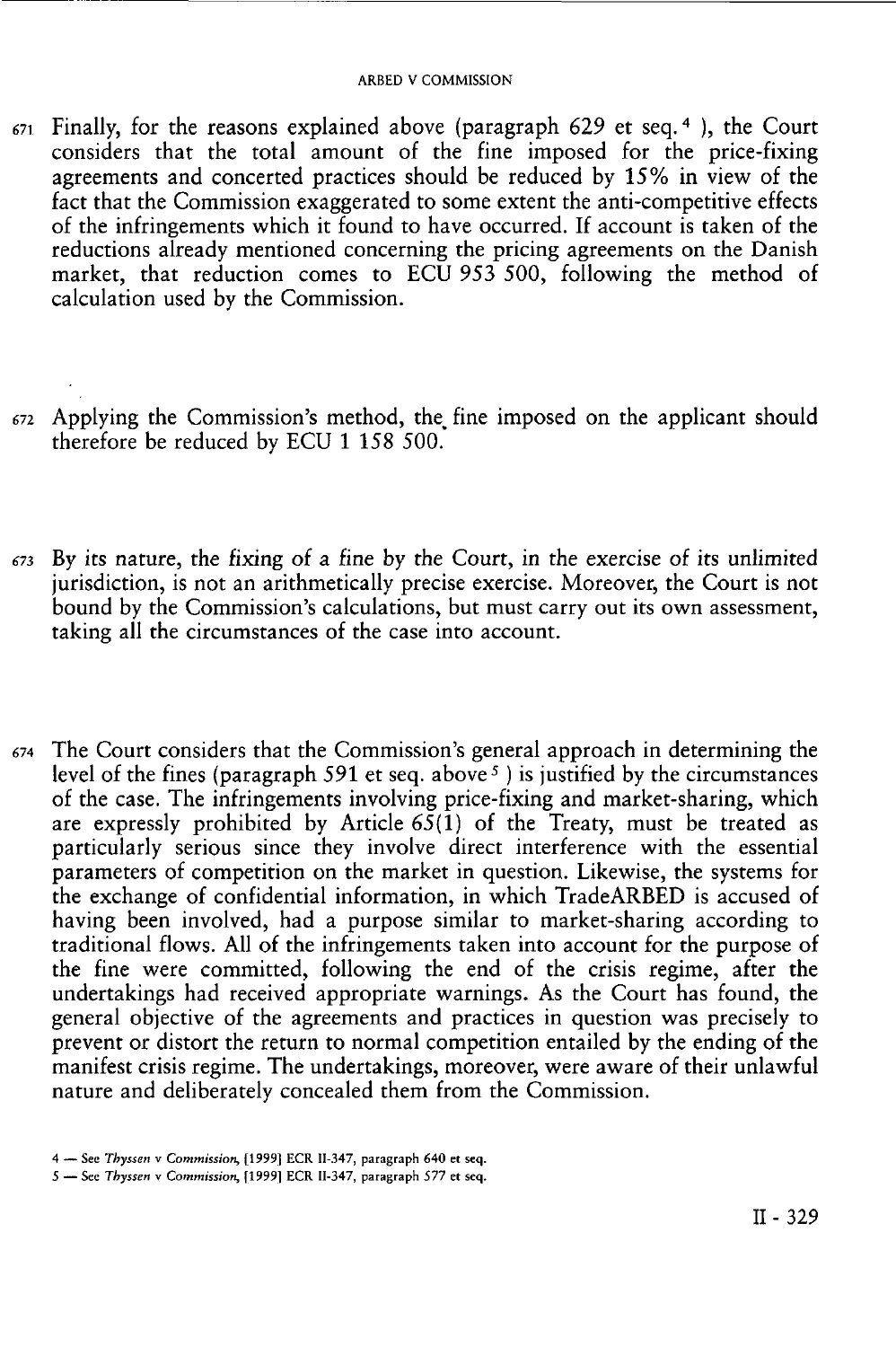**675** Having regard to all of the foregoing and the entry into effect, on 1 January 1999, of Council Regulation (EC) No 1103/97 of 17 June 1997 laying down certain provisions concerning the introduction of the euro (OJ 1997 L 162, p. 1), the amount of the fine must be fixed at EUR 10 000 000.

On those grounds,

...

### THE COURT OF FIRST INSTANCE (Second Chamber, Extended Composition)

hereby:

- **1. Annuls Article 1 of Commission Decision 94/215/ECSC of 16 February 1994 relating to a proceeding pursuant to Article 65 of the ECSC Treaty concerning agreements and concerted practices engaged in by European producers of beams in so far as it finds the applicant liable for the participation of its subsidiary TradeARBED in an agreement to share the Italian market lasting for three months;**
- **2. Sets the amount of the fine imposed on the applicant by Article 4 of Decision 94/215/ECSC at EUR 10 000 000;**